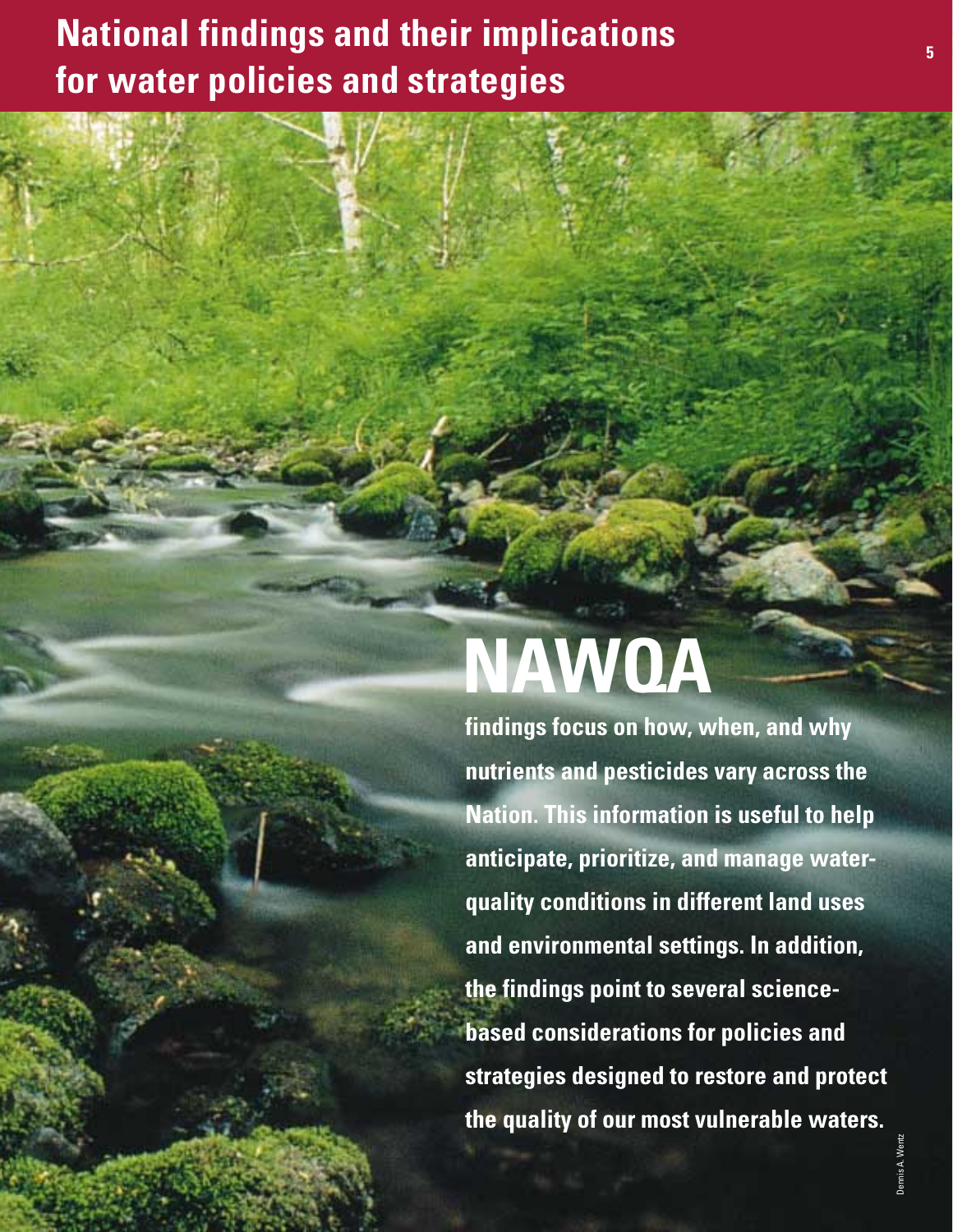### **Do NAWQA findings substantiate national concerns?**

**6**

NAWQA findings indicate that streams and ground water in basins with significant agricultural or urban development, or with a mix of these land uses, almost always contain complex mixtures of nutrients and pesticides. Concentrations of nitrogen and phosphorus commonly exceed levels that can contribute to excessive plant growth in streams. For example, average annual concentrations of phosphorus in three-fourths of streams in urban and agricultural areas were greater than the U.S. Environmental Protection Agency (USEPA) desired goal for preventing nuisance plant growth in streams. Nitrate generally does not pose a health risk for residents whose drinking water comes from streams or from aquifers buried relatively deep beneath the land. Health risks increase in those aquifers located in geologic settings, such as in

sand, gravel, or karst (weathered carbonate rock), that enable rapid movement of water. The most prevalent nitrate contamination was detected in shallow ground water (less than 100 feet below land surface) beneath agricultural and urban areas. This finding raises potential concerns for human health, particularly in rural agricultural areas where shallow ground water is used for domestic water supply. Furthermore, high levels of nitrate in shallow ground water may serve as an early warning of possible future contamination of older underlying ground water, which is commonly a primary source for public water supply.

At least one pesticide was found in almost every water and fish sample collected from streams and in more than one-half of shallow wells sampled in agricultural and urban areas. Moreover, individual pesticides seldom occurred alone. Almost every sample from streams and about onehalf of samples from wells with a detected pesticide contained two or more pesticides. Concentrations of individual pesticides in samples from wells and as annual averages in streams were almost always lower than current USEPA drinking-water standards and guidelines. Standards and guidelines have been established for 46 of the 83 pesticides and breakdown products measured in water. Effects of pesticides on aquatic life, however, are a concern based on U.S. and Canadian guidelines, which have been established for 28 of the pesticides measured. More than onehalf of agricultural and urban streams sampled had concentrations of at least one pesticide that exceeded a guideline for the protection of aquatic life.

Potential risks to humans and aquatic life implied by NAWQA pesticide findings can be only partially addressed by comparison to established standards and guidelines. Many pesticides and their breakdown

### **Nutrients and pesticides and their connection to land use**

Relative levels of contamination are closely linked to land use and to the amounts and types of chemicals used in each setting. Thus, local and regional management of chemical use can go a long way toward improving water-quality conditions.

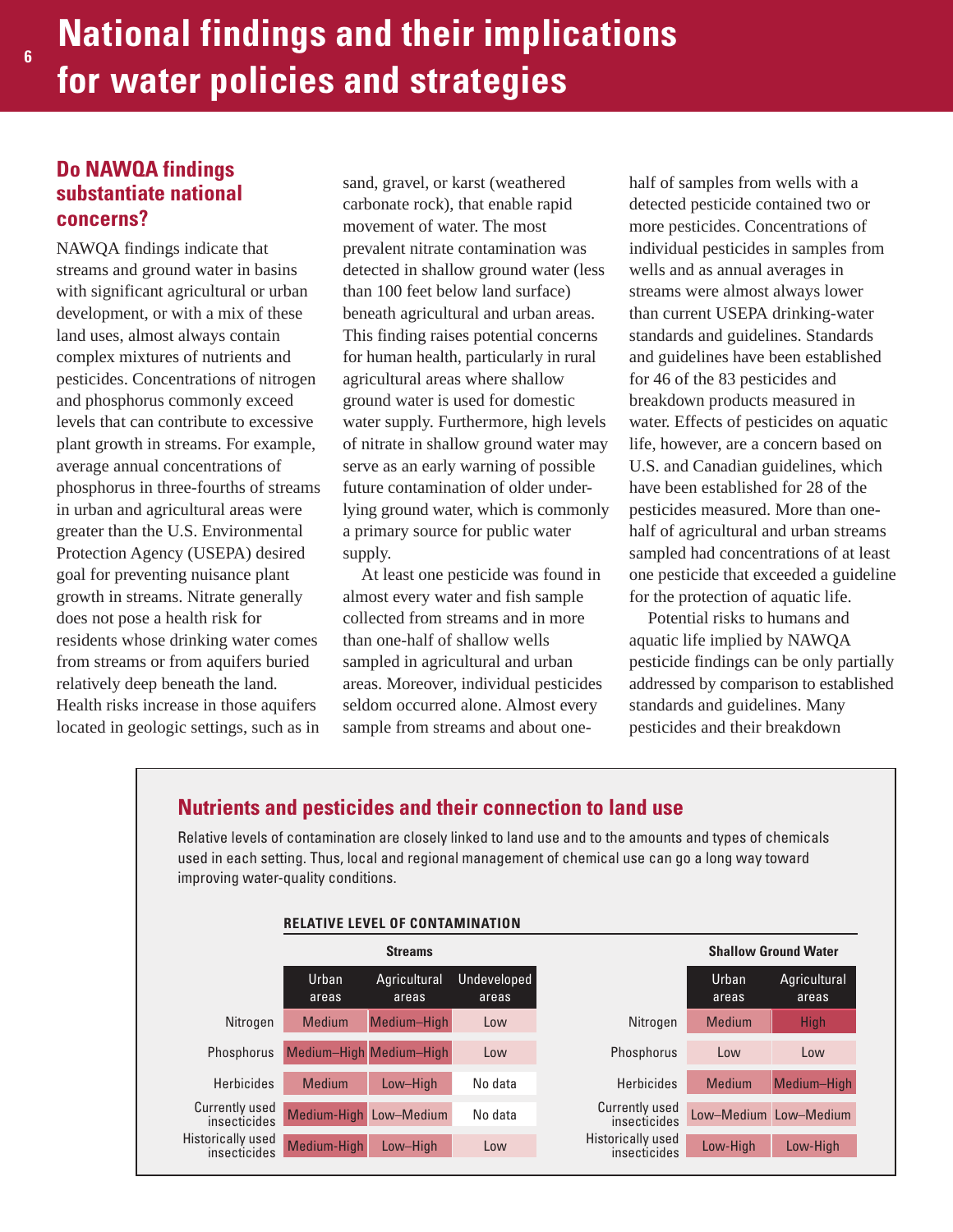products do not have standards or guidelines, and current standards and guidelines do not yet account for exposure to mixtures and seasonal pulses of high concentrations. In addition, potential effects on reproductive, nervous, and immune systems, as well as on chemically sensitive individuals, are not yet well understood. For example, some of the most frequently detected pesticides are suspected endocrine disrupters that have potential to affect reproduction or development of aquatic organisms or wildlife by interfering with natural hormones.

### **Are seasonal and geographic patterns evident and important in determining protection strategies?**

Land and chemical use are not the sole predictors of water quality. Concentrations of nutrients and pesticides vary considerably from season to season, as well as among watersheds with differing vulnerability to contamination. Natural features, such as geology and soils, and land-management practices, such as tile drainage and irrigation, can affect the movement of chemicals over land or to aquifers and can thereby exert local and regional controls on water quality. Understanding the national, regional, and local importance of land and chemical use, natural features, and management practices on water quality increases the effectiveness of policies designed to protect water resources in diverse settings.

Seasonal patterns in water quality of streams emerged in most basins. The patterns reflect many factors, but mainly the timing and amount of chemical use, the frequency and

magnitude of runoff from rainstorms or snowmelt, and specific landmanagement practices, such as irrigation and tile drainage. Concentrations of nutrients and pesticides are highest during runoff following chemical applications. The seasonal nature of these factors dictate the timing of elevated concentrations in drinking-water sources and aquatic habitats.

Natural features and landmanagement practices make some areas more vulnerable to contamination than other areas, thus, concentrations of nutrients and pesticides can vary among seemingly similar land uses and types of chemical applications. Patterns are most evident on a local scale, but they also occur regionally where similar natural features, land use, and land-management practices extend over broad areas. For example, ground water underlying intensive agriculture in parts of the Upper Midwest is minimally contaminated where it is protected by relatively impermeable soils and glacial till that cover much of the region. Tile drains and ditches commonly provide quick pathways for nutrient and pesticide runoff to streams in this area. Another example is in the Southeast, where streams and ground water commonly contain relatively low concentrations of nitrogen, partly because soil and hydrologic characteristics in this region favor conversion to nitrogen gas. In contrast, relatively high nitrogen concentrations occur in streams and shallow ground water in the Central Valley of California and parts of the Northwest, Great Plains, and Mid-Atlantic regions because natural characteristics favor transport of nitrogen.

### **Is water quality getting better or worse?**

Water quality is constantly changing, from season to season and from year to year. Long-term trends are sometimes difficult to distinguish from short-term fluctuations. For many chemicals, it is too early to tell whether conditions are getting better or worse because historical data are insufficient or too inconsistent to measure trends. Despite these challenges, some trends are evident from monitoring of nutrients and pesticides. These trends show that changes in water quality over time frequently are controlled by factors similar to those that affect geographic variability, including natural features, chemical use, and management practices. For example, concentrations of the organochlorine insecticide DDT have decreased in sediment and fish since restrictions were imposed on its production and distribution in the 1970s.

Changes in concentrations of modern, short-lived pesticides also follow changes in use; these changes are often focused in specific regions and land-use areas. For example, increases in acetochlor and decreases in alachlor are evident in some streams in the Upper Midwest, where acetochlor partially replaced alachlor for control of weeds in corn and soybeans beginning in 1994. The changes in use are reflected quickly in stream quality, generally within 1 to 2 years. In contrast, ground water responds more slowly to changes in chemical use or land-management practices because of slower traveltimes. This response can be delayed by years or decades.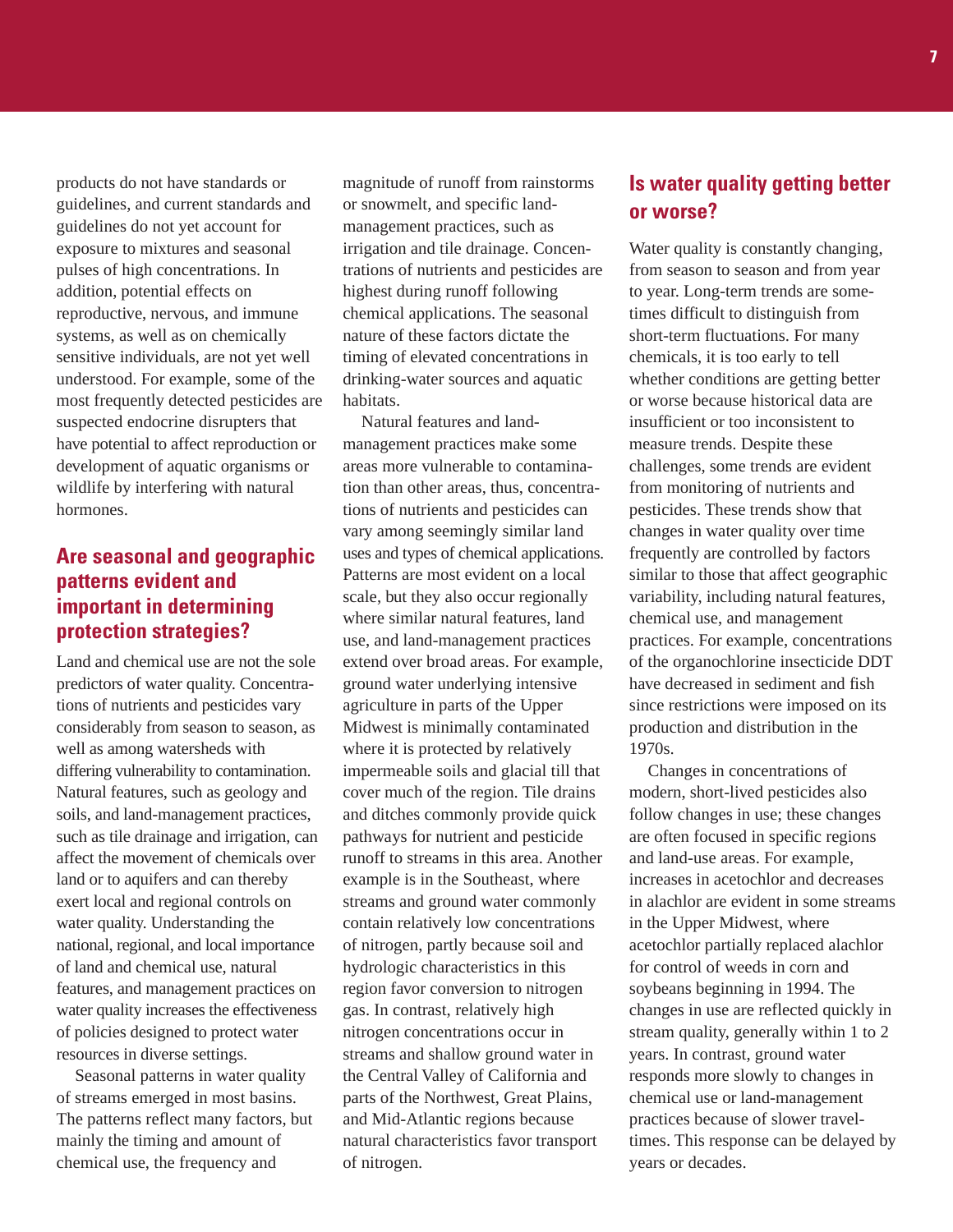# **Water-quality patterns…**

### **Some of the highest levels of nitrogen occur in streams and ground water in agricultural areas**

Applications of fertilizers, manure, and pesticides have degraded the quality of streams and shallow ground water in agricultural areas and have resulted in some of the highest concentrations of nitrogen measured in NAWQA studies. Concentrations of nitrogen in nearly half of the streams sampled in agricultural areas ranked among the highest of all streams measured in the first 20 Study Units. Concentrations of nitrate exceeded the USEPA drinking-water standard of 10 milligrams per liter (as nitrogen) in 15 percent of samples collected in shallow ground water beneath agricultural and urban land, signifying a possible concern in some rural areas where shallow aquifers are used for drinking-water supply.

### **Phosphorus is elevated, too**

Compared to nitrogen, a smaller proportion of phosphorus (originating mostly from livestock wastes or fertilizers) was lost from watersheds to streams. The annual amounts of total phosphorus and total nitrogen measured in agricultural streams were equivalent to less than 20 percent of the phosphorus and less than 50 percent of the nitrogen that was applied annually to the land. This is consistent with the general tendency of phosphorus to attach to soil particles and move with runoff to surface water. Even with the lower losses from land for phosphorus than for nitrogen, however, phosphorus is more likely to reach concentrations that can cause excessive aquatic plant growth. Nitrogen concentrations are rarely low enough to limit aquatic plant growth in freshwater, whereas phosphorus concentrations can be low enough to limit such growth. Hence, excessive aquatic plant growth and eutrophication in freshwater generally result from elevated phosphorus concentrations (typically greater than 0.1 milligram per liter). In contrast, nitrogen is typically the limiting nutrient for aquatic plant growth in saltwater and coastal waters.

### **Pesticides—primarily herbicides—are found frequently in agricultural streams and shallow ground water**

Extensive herbicide use in agricultural areas (accounting for about 70 percent of total national use of pesticides) has resulted in widespread occurrence of herbicides in agricultural streams and shallow ground water. The highest rates of detection for the most heavily used herbicides—atrazine, metolachlor, alachlor, and cyanazine—were found in streams and shallow ground water in agricultural areas. Insecticides were frequently detected in some streams draining watersheds with high insecticide use but were less frequently detected in shallow ground water because most insecticides are applied at lower levels than herbicides and tend to sorb onto soil or degrade quickly after application.

**Transport of a chemical compound in the environment depends on its mobility.** Some compounds, such as nitrate and atrazine, readily dissolve and move with water in both streams and ground water. Many forms of phosphorus, however, attach to soil particles rather than dissolve; a large proportion of such compounds is transported to streams with eroded soil, particularly during times of high runoff from precipitation or irrigation. Ground water typically is not vulnerable to contamination by compounds that attach to soils.

**The transport of a chemical compound in the environment also depends on its persistence.** Some pesticides are not readily broken down by microorganisms or other processes in the natural environment. For example, DDT and chlordane can persist in soil, water, sediment, and animal tissue for years and even decades. Other pesticides, such as carbaryl, are relatively unstable in water and break down to other compounds in days or weeks. Chemical compounds that persist for a long time are likely to be transported farther than compounds that are short-lived.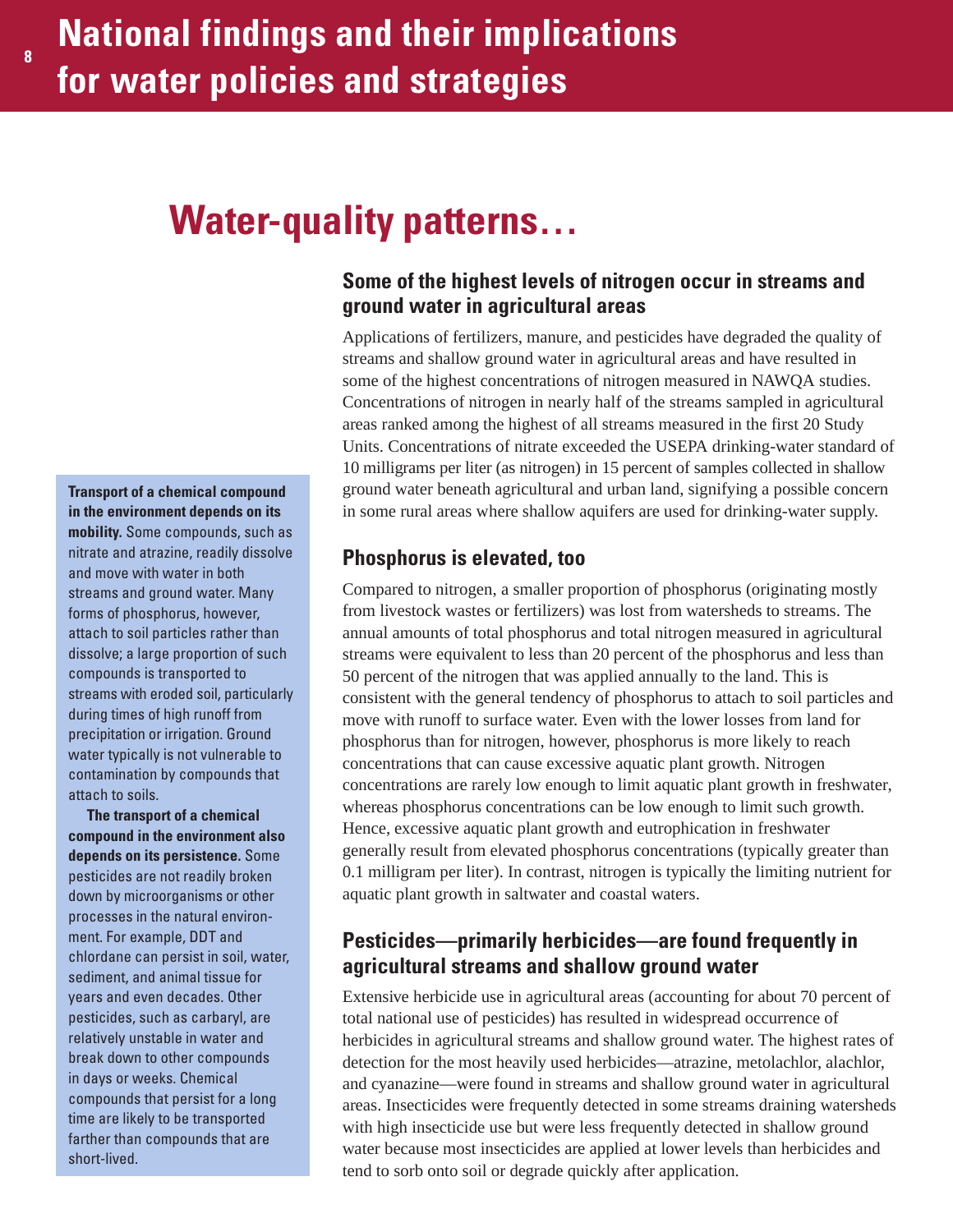# **…in agricultural areas**

### **Health effects of pesticides are not adequately understood**

Concentrations of individual pesticides generally were low compared to USEPA drinking-water standards and guidelines; pesticides exceeded standards or guidelines in less than 1 percent of sampled wells. This good news, however, is tempered by the current uncertainty in estimating risks of pesticide exposure. For example, most contamination occurred as pesticide mixtures, such as atrazine, metolachlor, and other pesticides, whereas most toxicity and exposure assessments are based on controlled experiments with a single contaminant. In addition, some breakdown products, for which there are no established standards or guidelines, may have effects similar to their parent pesticides. Finally, water-quality standards and guidelines have been established for only about one-half of the pesticides measured in NAWQA water samples.

### **Aquatic life may be at more risk than human health**

Effects on aquatic organisms may be greater than on humans in many agricultural areas. Although there are no USEPA aquatic-life criteria for the major herbicides, Canadian guidelines were exceeded at 17 of the 40 agricultural streams studied, most commonly for atrazine or cyanazine. Also, currently used insecticides exceeded guidelines for aquatic life in at least one water sample from 18 of the 40 agricultural streams. The major organochlorine insecticides, such as DDT, dieldrin, and chlordane (which no longer are used but remain widely detected in sediment and fish in agricultural streams) exceeded recommended sediment-quality guidelines for protection of aquatic life at about 15 percent of agricultural sites.

Jeffrey D. Stoner

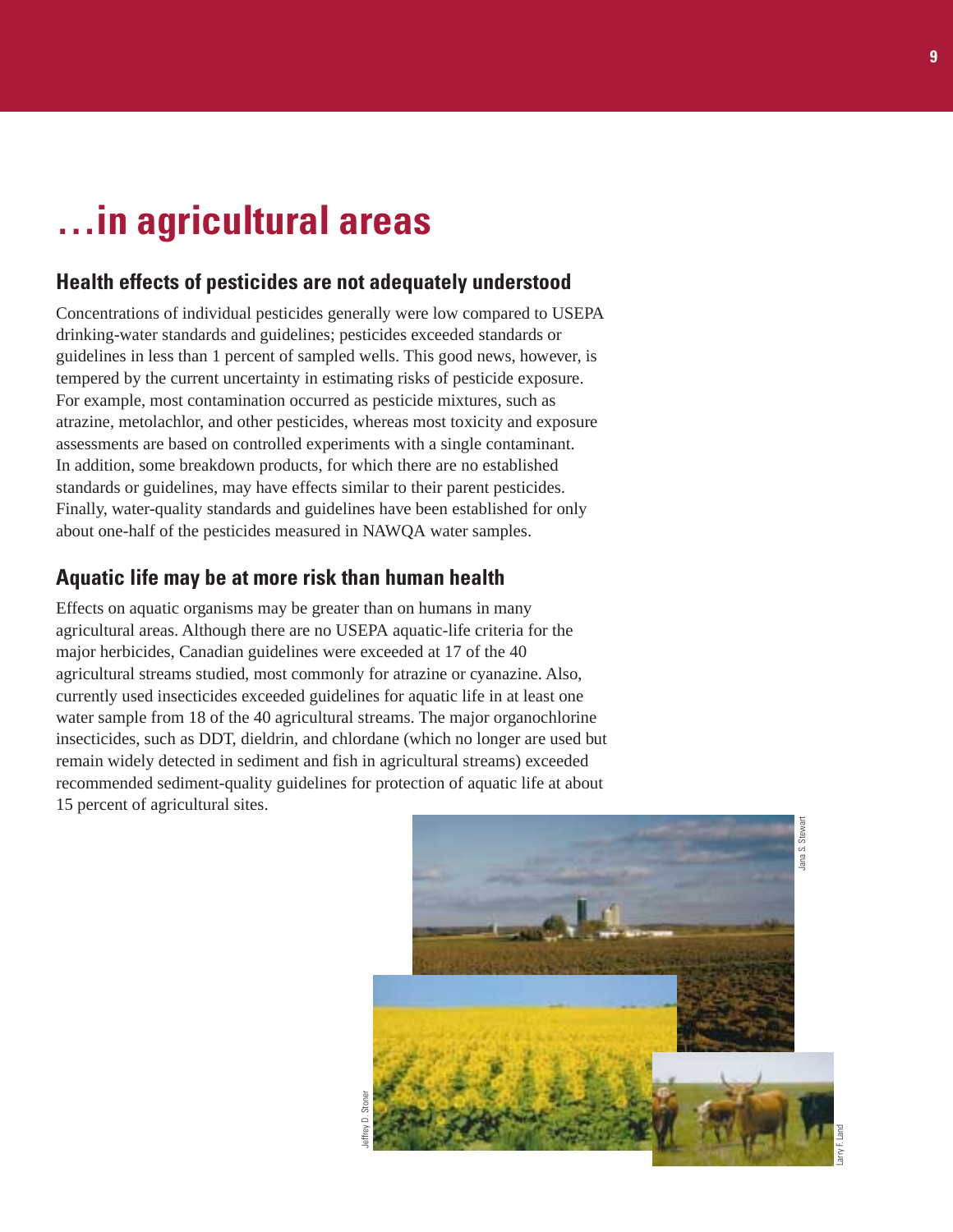# **Water-quality patterns…**

### **Insecticides typically were detected in urban areas, sometimes at high concentrations**

Urban areas, covering less than 5 percent of land in the continental United States, traditionally have not been recognized as important contributors to pesticide contamination, especially when compared to agricultural land, which covers more than 50 percent of the United States. Findings in the first 20 Study Units, however, show a widespread occurrence of some insecticides commonly used around homes and gardens and in commercial and public areas. In fact, these insecticides occurred at higher frequencies, and usually at higher concentrations, in urban streams than in agricultural streams. Most common were diazinon, carbaryl, chlorpyrifos, and malathion. As in agricultural areas, insecticides were detected in ground water less frequently than in streams. Some herbicides—including atrazine, simazine, and prometon, which are used to control weeds in lawns and golf courses, and along roads and rights-of-way also occurred frequently in samples collected from streams and shallow ground water in urban areas.

### **Concentrations of insecticides in urban streams commonly exceeded guidelines for protection of aquatic life**

Insecticides, which generally are more toxic to aquatic life than herbicides, frequently exceeded USEPA, Canadian, or International Joint Commission water-quality guidelines in urban streams. Almost every urban stream sampled had concentrations of insecticides that exceeded at least one guideline, and most had concentrations that exceeded a guideline in 10 to 40 percent of samples collected throughout the year.

### **Urban streams had the highest frequencies of occurrence of DDT, chlordane, and dieldrin in fish and sediment, and the highest concentrations of chlordane and dieldrin**

DDT is an insecticide that commonly was used in the United States until the early 1970s to control insects on cropland and lawns and mosquitoes in populated areas. Chlordane and aldrin (the parent compound that breaks down to dieldrin) were used widely until the late 1980s to control termites. Since the use of DDT was restricted, concentrations have decreased in sediment in urban areas, as indicated by sediment-core samples from urban reservoirs and lakes. Similar declines are not yet evident in concentrations of chlordane and dieldrin in sediment, most likely because of their continued use into the late 1980s. Despite downward trends in some areas, organochlorine insecticides commonly are found at elevated levels in bed sediment and fish in urban streams. Sedimentquality guidelines for protection of aquatic life were exceeded at nearly 40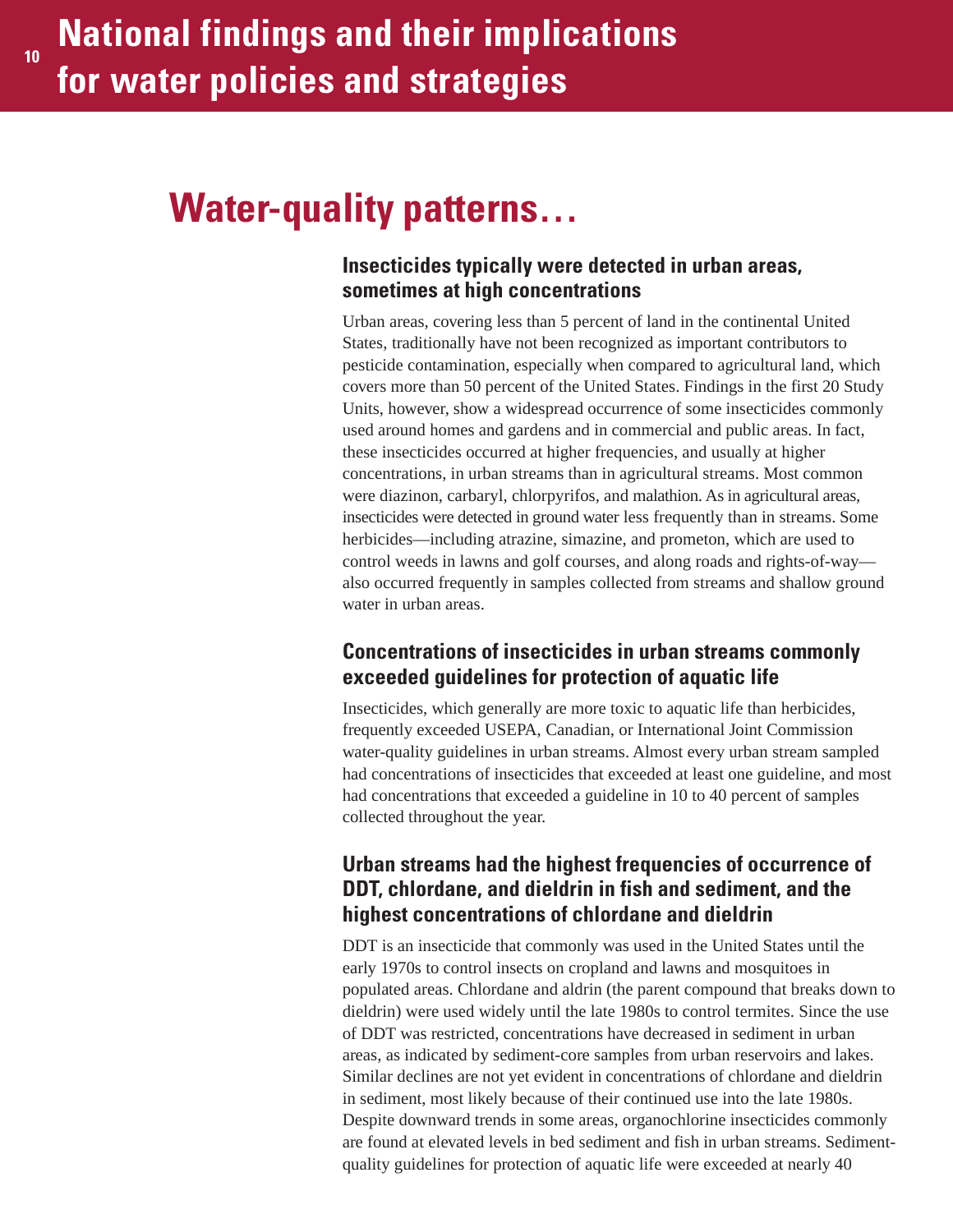# **…in urban areas**

percent of urban sites, and concentrations in whole fish exceeded guidelines for protection of wildlife at 20 percent of urban sites. Although most urban streams are not used for drinking water, the frequent occurrence of insecticides in water, sediment, and fish is a potential concern for recreational use and for fish consumption.

### **Complex mixtures of pesticides commonly occur in urban streams**

Similar to agricultural pesticides, urban pesticides commonly occurred in mixtures. More than 10 percent of urban stream samples contained a mixture of the insecticides diazinon and chlorpyrifos, along with at least four herbicides. Two of the most common herbicides in these mixtures were simazine and prometon.

### **Concentrations of phosphorus were elevated in urban streams**

Concentrations of total phosphorus in streams generally were higher in urban areas than in agricultural areas; concentrations commonly exceeded the USEPA desired goal (0.1 milligram per liter) to control excessive growth of algae and other nuisance plants in streams. Elevated concentrations of phosphorus are, in part, due to effluent from wastewater treatment plants, despite some long-term decreases in phosphorus resulting from improved treatment technology. The highest concentrations of total phosphorus were in streams in semiarid western and southwestern cities, where discharges from wastewater treatment plants may account for a significant proportion of streamflow. Concentrations of phosphorus also were high in urban areas in the East.

### **Nitrogen levels have remained nearly unchanged in rivers downstream from wastewater treatment plants**

Although NAWQA focused mostly on nonpoint sources of nutrients, sampling of some rivers downstream from wastewater treatment plants showed that total nitrogen levels have remained nearly stable since the 1970s. Improvements in wastewater treatment have kept pace with urban population growth in major metropolitan areas. However, wastewater treatment has resulted in changes in the forms of nitrogen in the water; specifically, nitrogen in the form of ammonia commonly is converted to nitrate during the treatment process. The conversion makes the discharge less toxic to fish, but it may not help to resolve problems with excessive growth of algae.

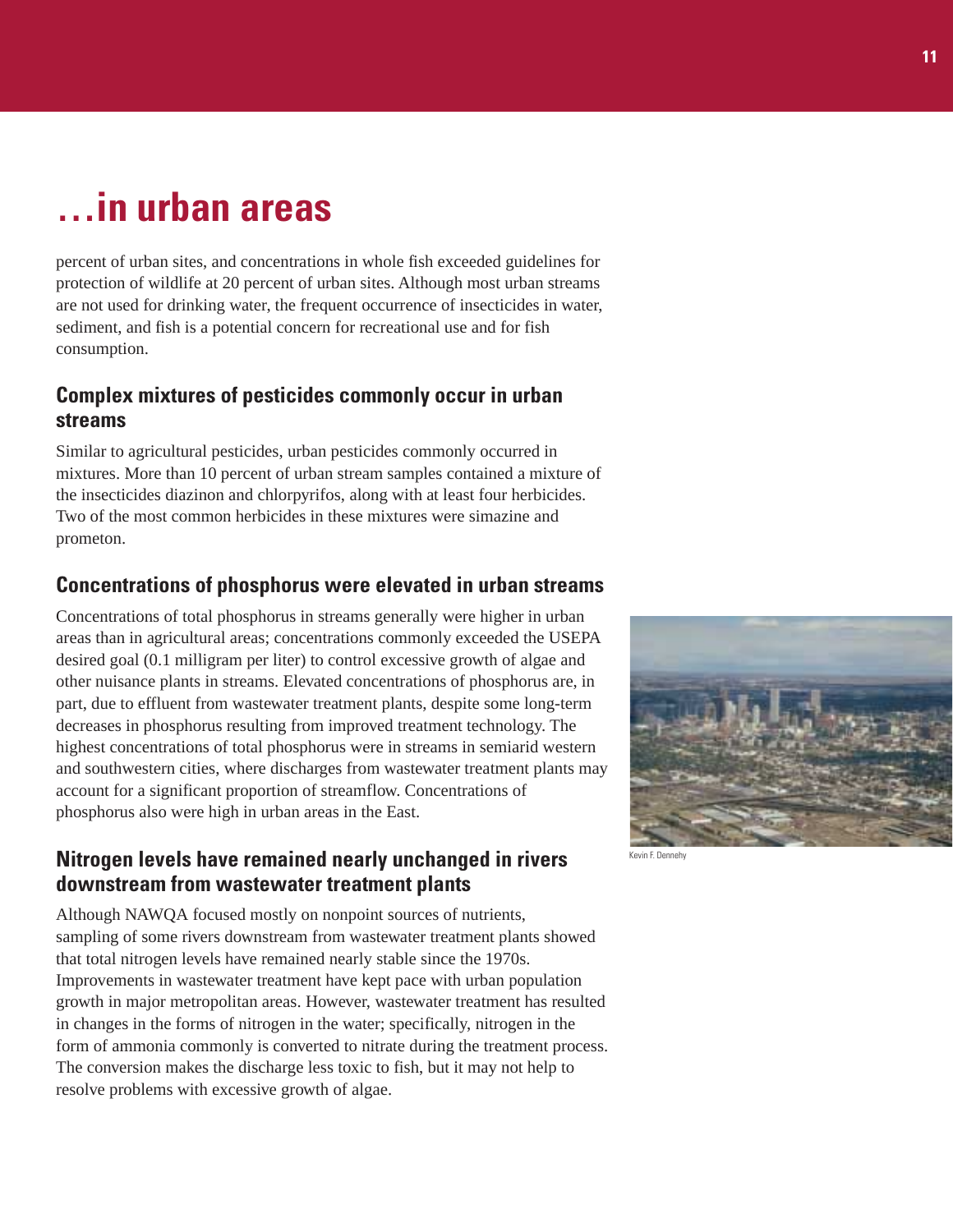# **Water quality patterns…**

### **Contamination of major aquifers is largely controlled by hydrology and land use**

Concentrations of nutrients and pesticides in 33 major aquifers generally were lower than those in shallow ground water underlying agricultural and urban areas. Water that replenishes the major aquifers is derived from a variety of sources and land-use settings, and includes high-quality water from undeveloped lands. In addition, deeper aquifers generally are more protected than shallow ground water by relatively impermeable materials. Contaminants are most prevalent in major aquifers located in vulnerable geologic settings that allow rapid vertical movement of water from the shallow ground-water system. For example, in 4 of 33 major drinking-water aquifers sampled, the USEPA drinking-water standard for nitrate was exceeded in more than 15 percent of samples collected. All four aquifers are relatively shallow, in agricultural areas, and composed of sand and gravel that is vulnerable to contamination by land application of fertilizers. Water in one-third of wells sampled in major aquifers contained one or more pesticides, but only one well had a pesticide (atrazine) concentration that exceeded a drinking-water standard.

### **Hydrology and land use also are major factors controlling nutrient and pesticide concentrations in major rivers**

Concentrations of nutrients and pesticides in major rivers reflect the proportion of urban and agricultural land in the drainage basin. River basins with large proportions of agricultural and (or) urban land had concentrations of nutrients and pesticides that were similar to those in smaller agricultural and urban streams. The greatest variety of pesticides occurred in basins draining both agricultural and urban land. Concentrations of nutrients and pesticides were moderate in major rivers draining mixed land uses because of dilution by water from undeveloped areas. None of the major rivers exceeded drinking-water standards or guidelines, although the consistent presence of pesticide mixtures remains a concern. Guidelines for the protection of aquatic life were exceeded in water at 36 percent of river sites sampled for currently used pesticides. Sediment-quality guidelines were exceeded at 11 percent of sites for DDT and other historically used insecticides, whereas concentrations of these compounds in whole fish exceeded guidelines for the protection of fish-eating wildlife at 24 percent of sites.

### **Key factors include soils and slope of land**

Key factors governing vulnerability of surface water to contamination include the type of soil and slope of the land, both of which help to control the amount and timing runoff. Streams in basins with poorly drained clayey soils, steep slopes, and sparse vegetation generally are most vulnerable to contamination.

Concentrations of nutrients and pesticides generally are higher and more prevalent in streams than in ground water; however, indications of emerging ground-water contamination are important because ground-water contamination is difficult to reverse. Ground-water flow rates are slow, and a contaminated aquifer can take years or even decades to recover.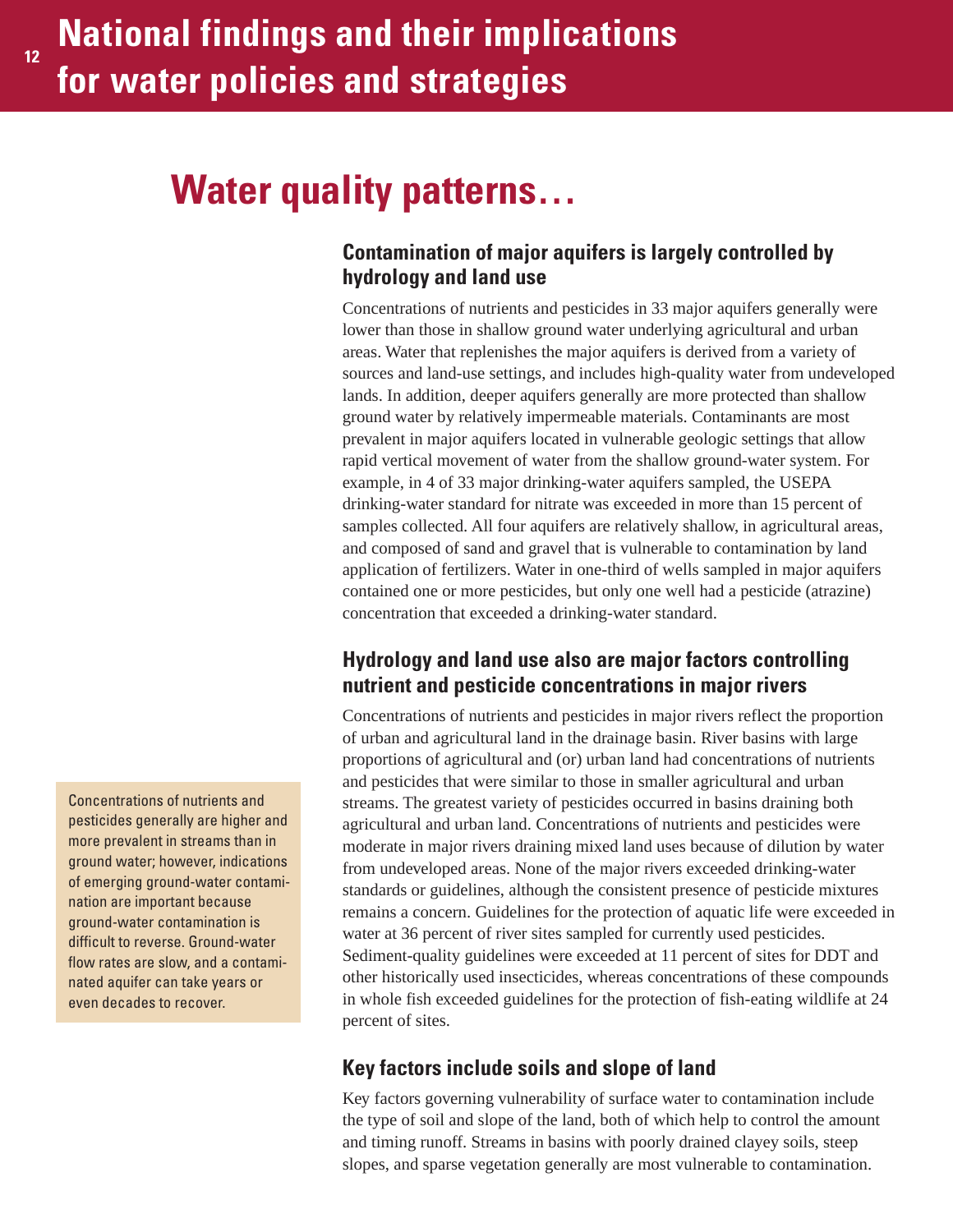# **…in areas with mixed land use and a range of hydrologic and environmental settings**

Tile drains and urban pavement also accelerate flow to streams. In contrast, shallow ground water is most vulnerable to contamination in well-drained areas with rapid infiltration and highly permeable subsurface materials. Crop-management practices, which commonly are designed to reduce or slow the movement of sediment, nutrients, and pesticides to streams, also can increase infiltration of water and contaminants into the ground.

### **INCREASING POTENTIAL for nitrogen and phosphorus to enter streams…1**



**High rainfall,** snowmelt, and (or) excessive irrigation, especially following recent fertilizer application

**Steeply sloping areas** with insufficient vegetation to slow runoff and sediment, or flat areas with artificial drains and ditches, which provide quick pathways for runoff to streams

**Clayey and compacted soils** underlain by poorly drained sediment and (or) nonporous bedrock, or extensive urban pavement, all of which create relatively impermeable surfaces for runoff



### **INCREASING POTENTIAL for nitrate to enter ground water…**

**High rainfall**, snowmelt, and (or) excessive irrigation, especially following recent fertilizer application

**Well-drained and permeable soils** that are underlain by sand and gravel or karst, which enable rapid downward movement of water

**Areas where crop-management practices slow runoff** and allow more time for water to infiltrate into the ground

**Low organic matter content** and high levels of dissolved oxygen, which can minimize chemical transformations of nitrate to other forms

<sup>1</sup> These findings are based on general reviews of nutrient studies in agricultural and urban areas and do not necessarily indicate influences on specific forms of nitrogen or phosphorus.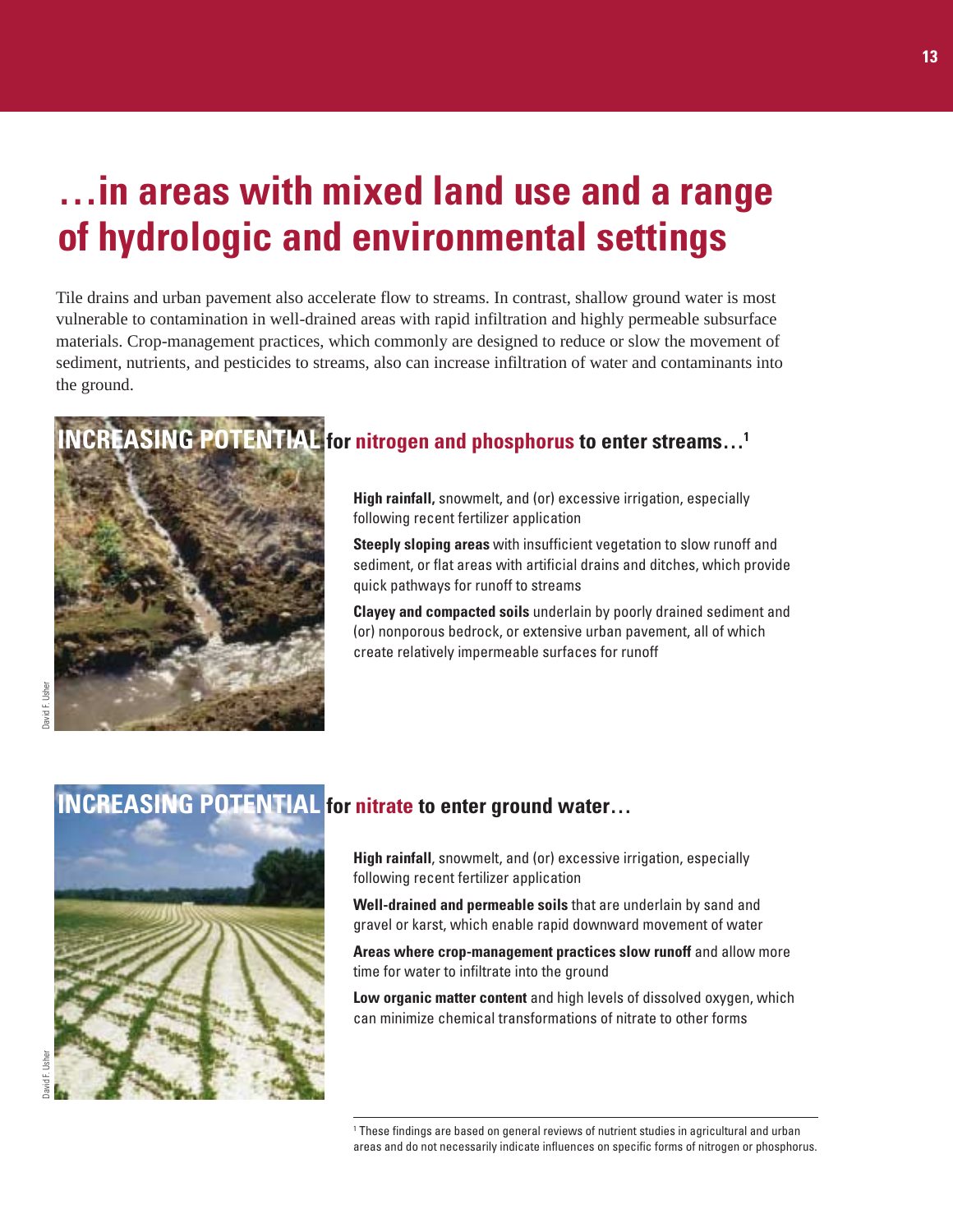

The Missouri Department of Natural Resources, Division of Environmental Quality, has incorporated NAWQA stream-quality data into their database for statewide 305 (b) water-quality standards compliance monitoring. The Division will use these data to identify and prioritize problems, direct management, and assist in natural resource management, including the development of Total Maximum Daily Loads (TMDLs).

#### **Specific science-based considerations in this section are organized into four categories:**

- ❶ Local and regional management strategies are needed to account for geographic patterns in land use, chemical use, and natural factors.
- ❷ Development of environmental policies must consider the entire hydrologic system and its complexities, including surface-water/ ground-water interactions and atmospheric contributions.
- ❸ Water-quality standards, guidelines, and monitoring programs should reflect environmental conditions, including seasonal variations and contaminant mixtures.
- ❹ Reliable predictive models are required to cost effectively estimate water-quality conditions that can not be directly measured for a wide range of possible circumstances.

### **NAWQA FINDINGS on nutrients and pesticides suggest key science-based considerations for policies and strategies designed to restore and protect water quality.**

Reductions of nutrient and (or) pesticide concentrations in streams and ground water clearly require management strategies that focus on reducing chemical use and subsequent transport in the hydrologic system. For these strategies to be effective, they should be developed with careful consideration of the patterns and complexities of contaminant occurrence, behavior, and influences on water quality. For example, concentrations of nutrients and pesticides vary from season to season, as well as among watersheds with differing vulnerability to contamination. These, and other patterns and complexities, frame four basic considerations that are critical for managing and protecting water resources in diverse settings across the Nation.

First, local and regional management strategies are needed to account for geographic patterns in land use, chemical use, and natural factors, which govern hydrologic behavior and vulnerability to contamination. Second, nutrients and pesticides are readily transported among surface water, ground water, and the atmosphere and, therefore, environmental policies that simultaneously address the entire hydrologic system are needed to protect water quality. Third, a top priority should be to reduce the uncertainty in estimates of the risks of pesticides and other contaminants to humans and aquatic life. This will require improved information on the nature of exposure and effects, and development of standards, guidelines, and monitoring programs that address the many complexities in contaminant occurrence. For example, neither current standards and guidelines nor associated monitoring programs, particularly with regard to pesticides, account for contamination that occurs as mixtures of various parent compounds and degradation products, or that is characterized by lengthy periods of low concentrations punctuated by brief, seasonal periods of higher concentrations. Finally, continued development of reliable predictive models is an essential element of cost-effective strategies to anticipate and manage nutrient and pesticide concentrations over a wide range of possible circumstances, over broad regions, and for the long term.

An understanding of these considerations will help water managers and policy makers in their implementation of environmental control and protection strategies, in investments in monitoring and science, and in the development of future environmental policies, standards, and guidelines. Such information should help guide answers to frequently asked questions, such as the following: How can we prioritize assessments and monitoring of nutrients and pesticides? What should we consider in the development of source-water protection programs and Total Maximum Daily Loads (TMDLs)? How often should we monitor nutrients and pesticides? Are certain times of year more critical than other times? How much and when does ground water contribute to streams?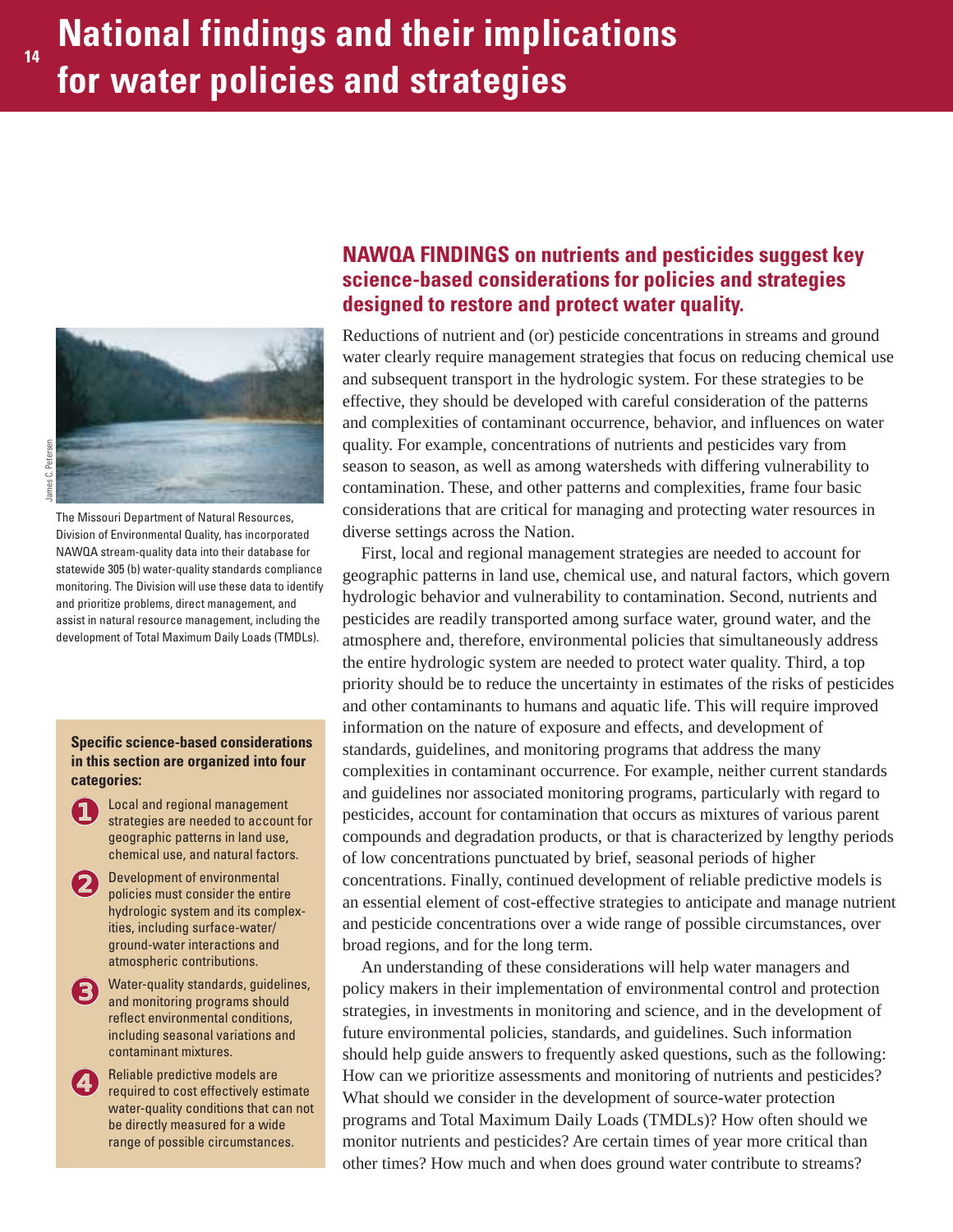❶ **Local and regional management strategies are needed to account for geographic patterns in land use, chemical use, and natural factors.**



NAWQA data and activities laid the framework for developing maps showing the vulnerability of ground water to contamination by the widely used herbicide atrazine (see, for example, p. 72). These maps are being used by the Idaho State Department of Agriculture to develop its State Pesticide Management Plan.

### **Level of needed protection increases with increasing amounts of agricultural and urban land**

Concentrations of nutrients and pesticides in streams and shallow ground water generally increase with increasing amounts of agricultural and urban land in a watershed. This relation results because chemical use increases and less water is available from undeveloped lands to dilute the chemicals originating from agricultural and urban lands. In Willamette Basin streams during high spring streamflow following fertilizer application, concentrations of nitrate increased proportionately (from less than 1 up to 10 milligrams per liter) with increasing drainage area in agriculture (from about 0 to nearly 100 percent). Concentrations of nutrients also were found to increase with the percentage of drainage areas in agriculture for watersheds in the Ozark Plateaus, Potomac River Basin, and Trinity River Basin. This relation is evident not only within small watersheds but also regionally where agricultural land and chemical use extend over broad areas. For example, intensive herbicide and fertilizer use in the Upper Midwest have resulted in some of the highest concentrations of atrazine collected in stream samples across the Nation. Management strategies that are successful in reducing use and transport of this herbicide could lead to regional improvements in water quality.



The Washington State Department of Ecology recently has created a Ground Water Management Area (GWMA) to protect ground water from nitrate contamination. The GWMA covers Grant, Franklin, and Adams Counties, located in an intensive agricultural region of the Central Columbia Plateau.

Dennis Cline

The Pennsylvania Department of Agriculture, in developing its State Pesticides and Ground-Water Strategy, has decided to prioritize ground-water areas for assess-

ments of pesticides on the basis of NAWQA vulnerability concepts, pesticide analyses, and quality-assurance protocols.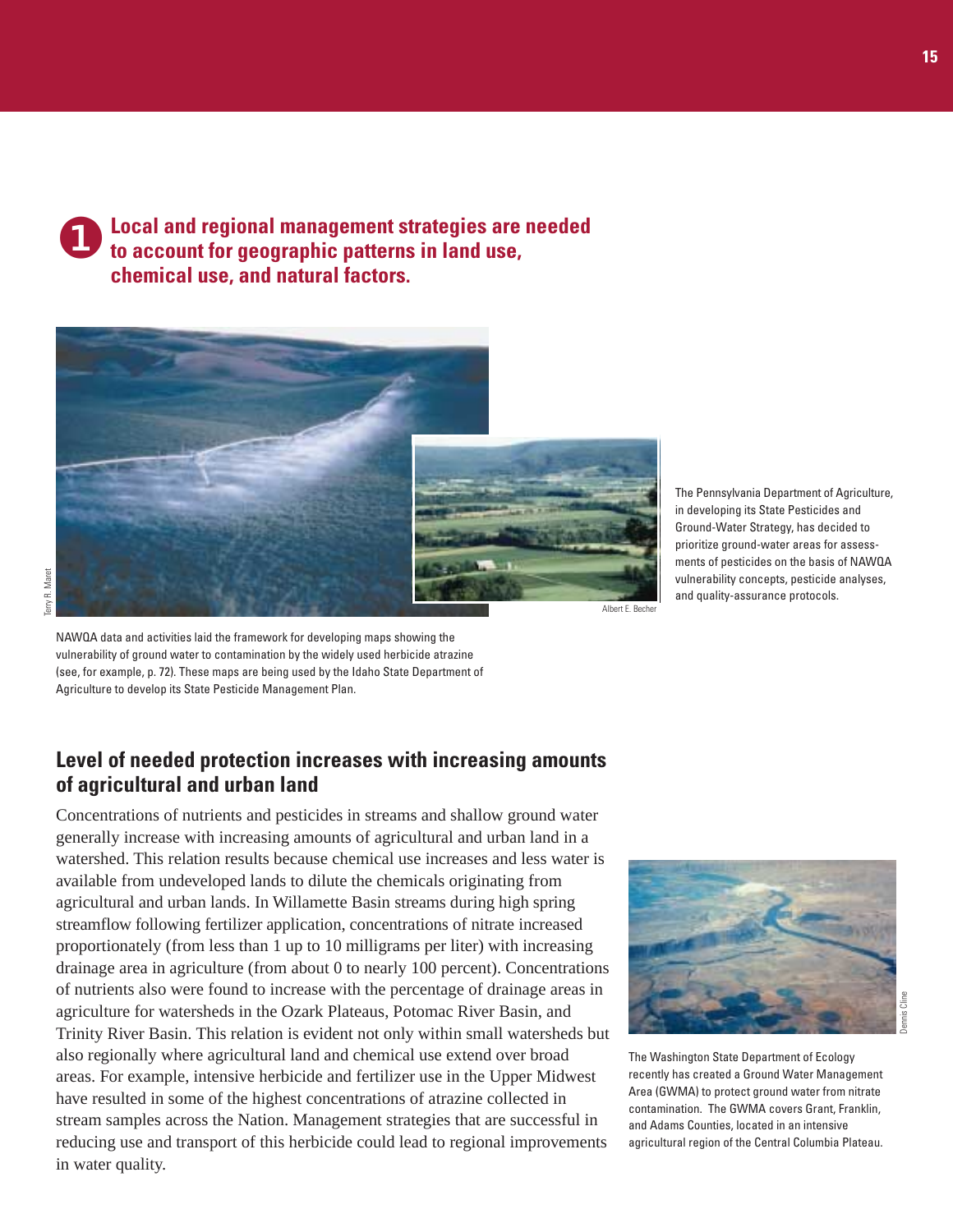### **Shallow ground water used for domestic supply near agricultural settings requires special consideration**

Shallow ground water (less than 100 feet below land surface) in or adjacent to agricultural land use requires special consideration, particularly in rural areas where it may be used for domestic supply. The proximity to land surface and the level of human activity increase the vulnerability of this resource to contamination. Homeowners usually are not aware of potential risks because domestic wells



David F. Usher

are not monitored regularly, as is required by the Safe Drinking Water Act for large public-supply wells. In addition, many homeowners in recently established residential areas that rely on domestic wells for drinking water are not aware that chemicals leached from previously farmed land can remain in the shallow ground water for decades as a result of its slow movement.

### **Level of protection needed in major aquifers varies with vulnerability to contamination**

Varied geologic settings result in differences in vulnerability to contamination in deep major aquifers. Recognition of this can help tailor and target the appropriate level of protection and monitoring to the major aquifers of most concern, as required in the Safe Drinking Water Act source-water and drinkingwater programs and in nutrient- and pesticide-management plans.

The most extensive environmental control strategies and monitoring should be considered in major aquifers in vulnerable geologic settings that allow rapid influx and vertical mixing of water from shallow ground-water systems. Such systems include sand and gravel aquifers or alluvial fans, particularly those that are heavily pumped for irrigation and public water supply, as well as karst settings that provide open conduits for relatively rapid downward movement of water. Equally important to consider are possible connections to deep parts of the aquifer through poorly constructed or improperly sealed wells that allow surface water to travel quickly down the outside of well casings.

In general, extensive environmental control strategies and monitoring are less critical for most deep aquifers when compared to shallow ground water in similar land-use settings. Water in major aquifers generally is buried and protected deep beneath the land surface. Frequent sampling is not needed because the quality of deep ground water in these aquifers is minimally affected



Bruce D. Lindsey Bruce D. Lindsey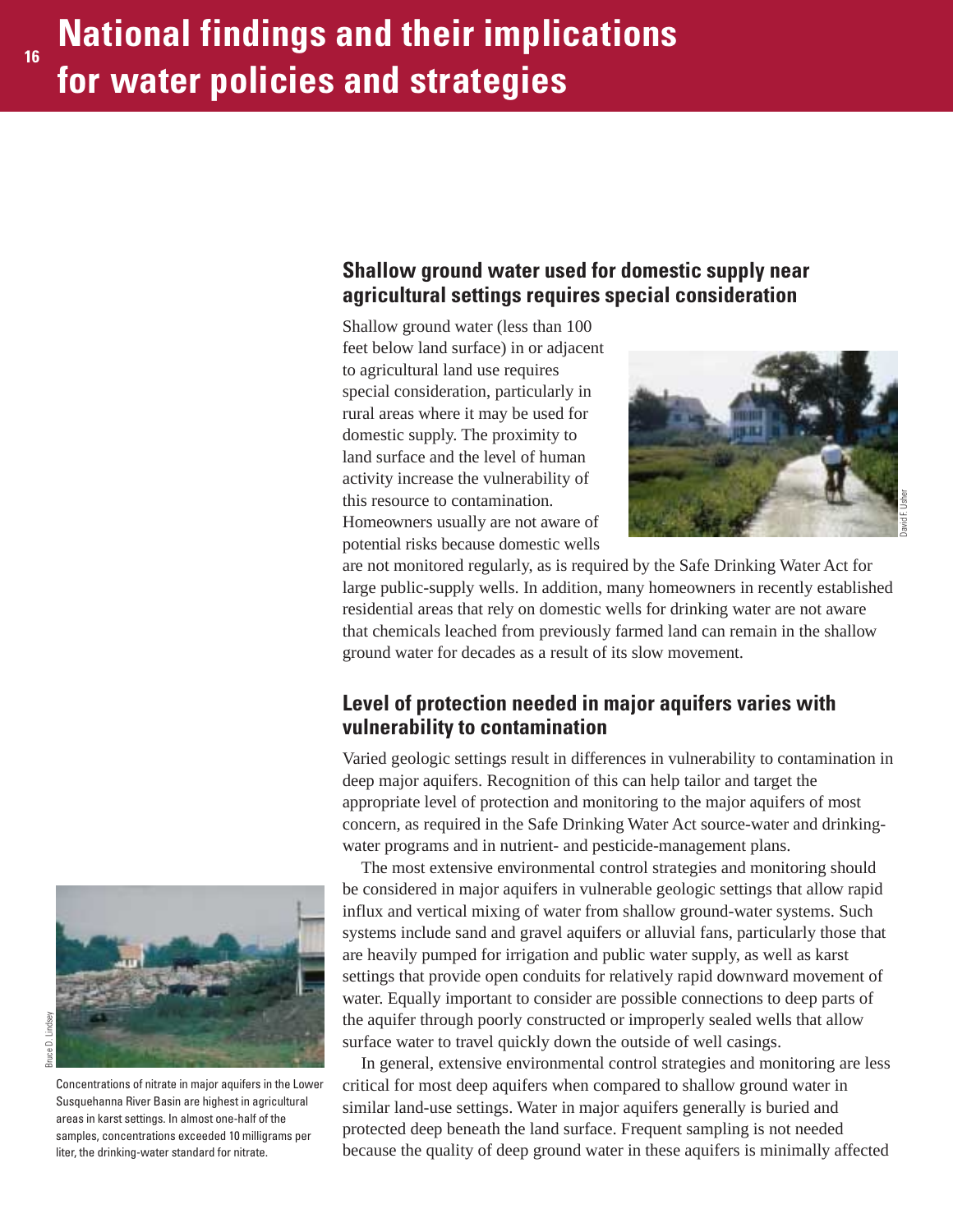by seasonal events. Spatially intensive sampling generally is not needed because variations in water quality over short distances are small. Water in deep aquifers generally flows along deep and long paths that integrate water quality over large areas for extended periods, sometimes for centuries.

Even in relatively protected settings, major aquifers require some level of consideration to support long-term prevention from contamination. Ground water at all depths is part of an integrated system and can never fully escape future contamination as water moves downward from shallow systems. Future contamination in deep major aquifers could pose serious concerns because these aquifers commonly are used for public water supply and because restoration of the quality of this relatively inaccessible and slow-moving water would be costly and difficult.

### **Streams are more vulnerable to contamination than shallow ground water in areas that are extensively tile drained and ditched**

Tile drains and ditches "short circuit" the ground-water system by intercepting soil water and shallow ground water and rapidly transporting it to streams. Tiling and ditching are commonly used to drain clayey glacial sediment in parts of the Midwest and organic, clayey Coastal Plain sediment in the Southeast. Streams in these areas can have elevated concentrations of agricultural chemicals because of outflow from drains and ditches. Seepage into the ground is minimized, resulting in lower concentrations of chemicals in ground water. An awareness of these conditions can help tailor the appropriate level of management and protection to streams in these areas.

### **Small streams are more vulnerable to rapid and intense contamination than are larger rivers**

Hydrologic and basin characteristics, including size of the basin and amount of streamflow, affect the timing of and magnitude of exposure to contaminants in the environment. Small streams respond quickly to rainfall or irrigation and, therefore, pulses of contaminants reach higher concentrations and rise and fall more quickly than in larger rivers. In contrast, larger rivers generally have more moderate levels of contaminants, but for longer durations. Recognition of these differences can help target the appropriate timing and degree of management and protection for different types of streams.



Concentrations of nitrate in water from major aquifers in the Rio Grande Valley were less than 2 milligrams per liter, indicating that movement of shallow ground water into the deeper parts of the aquifer is minimal.





Concentrations of atrazine were 10 times higher and increased more rapidly in Canajoharie Creek than in the Mohawk River following Summer 1994 storms in the Hudson River Basin. The Mohawk River receives water not only from Canajoharie Creek but also from other tributaries draining a mix of land uses.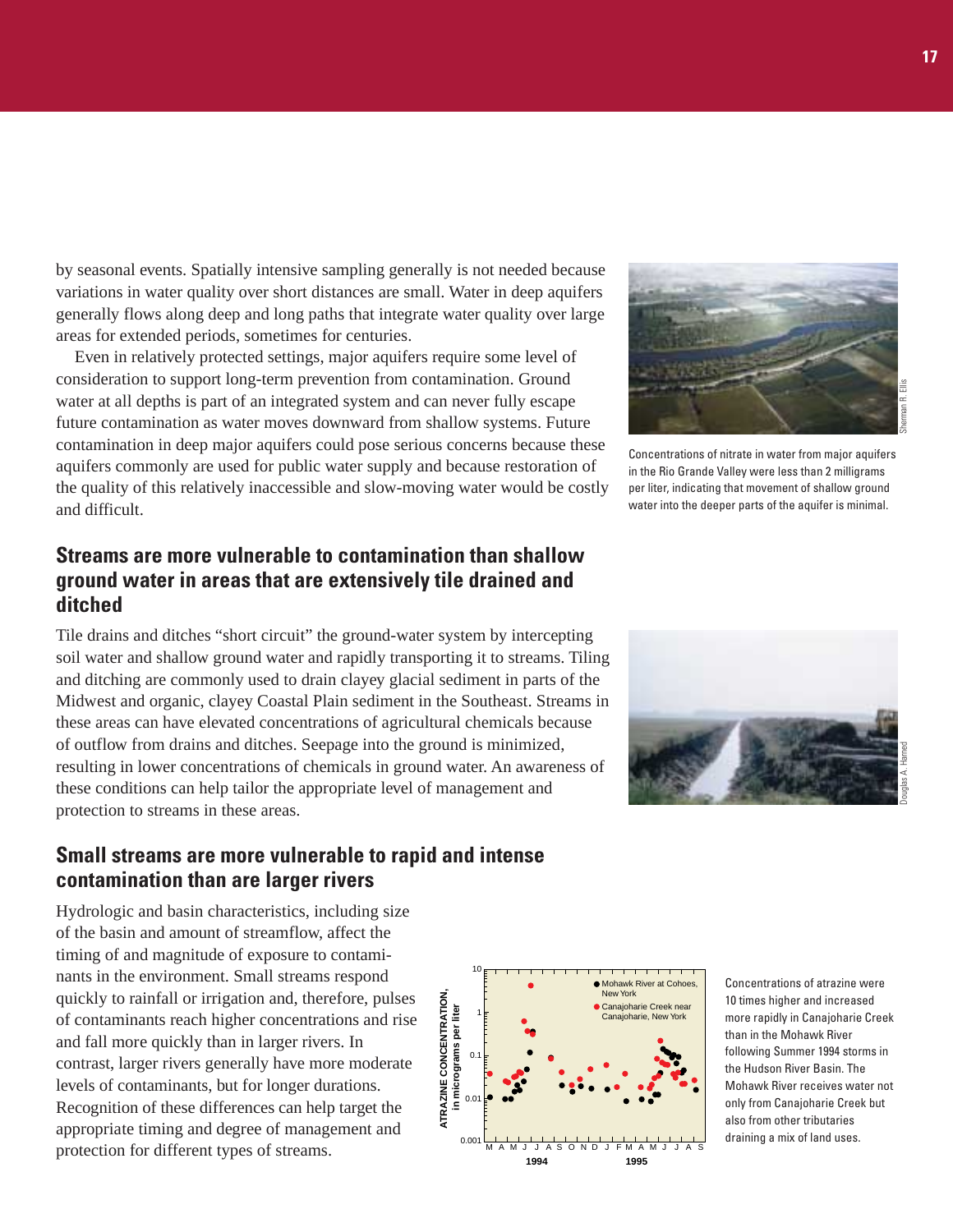

**V.H. Mullins** W.H. Mullins ©

Measurements of streamflow, in combination with water-quality samples, are needed to fully assess the amount of material transported by a stream to receiving bodies, such as estuarine or coastal waters.

**Development of environmental policies must consider the entire hydrologic system and its complexities, including surface-water/ground-water interactions and atmospheric contributions.** ❷

### **Effects of contaminants on the aquatic environment depend on surface-water flow**

Contaminants and their potential effects on the environment vary throughout the year and largely depend on the amount of water flowing in a stream. Frequent monitoring is needed to characterize variations in contaminants, such as those that occur between low and high flows. Measurements of streamflow during these different conditions, in combination with water-quality samples, are needed to fully assess the amounts of contaminants transported by a stream throughout the year to a receiving body, such as an estuary. This information, particularly over the long term, is critical for developing TMDLs for streams and for assessing the potential effects of contaminants on the health and aquatic life of receiving waters.

### **Ground water can be a major nonpoint contributor of nutrients and pesticides to streams**

Historically, ground water has been overlooked as a major nonpoint contributor of contaminants to streams and coastal waters. Ground-water issues for water managers, however, continue to grow in importance in many parts of the Nation. For example, more than one-half of the water and nutrients that enter Chesapeake Bay first travel through the ground-water system.<sup>(3)</sup> Consideration of groundwater contributions is needed in water-resource programs, such as State programs designed to establish TMDLs in streams. Exclusion of ground water may prevent a full accounting of all available sources and may limit the effectiveness that TMDLs could have in future stream restoration and protection. Consideration of ground water also may be needed to ultimately reach Clean Water Act goals for fishable, swimmable, and drinkable waters.

The significance of ground water varies with local differences in geology and soils. Ground-water contributions to streams are most significant in geologic settings that allow rapid exchange between ground- and surface-water systems. Areas underlain by karst or by permeable and well-drained sediment can undergo relatively rapid, even seasonal, exchanges of water and contaminants. As seen in agricultural areas of the Platte River Valley in Central Nebraska, high concentrations of contaminants in streams commonly seep into shallow ground water following spring applications when river flows are high. In contrast, contaminants in aquifers can flow into adjoining streams during periods of low streamflow, such as noted in the Suwannee River in Florida.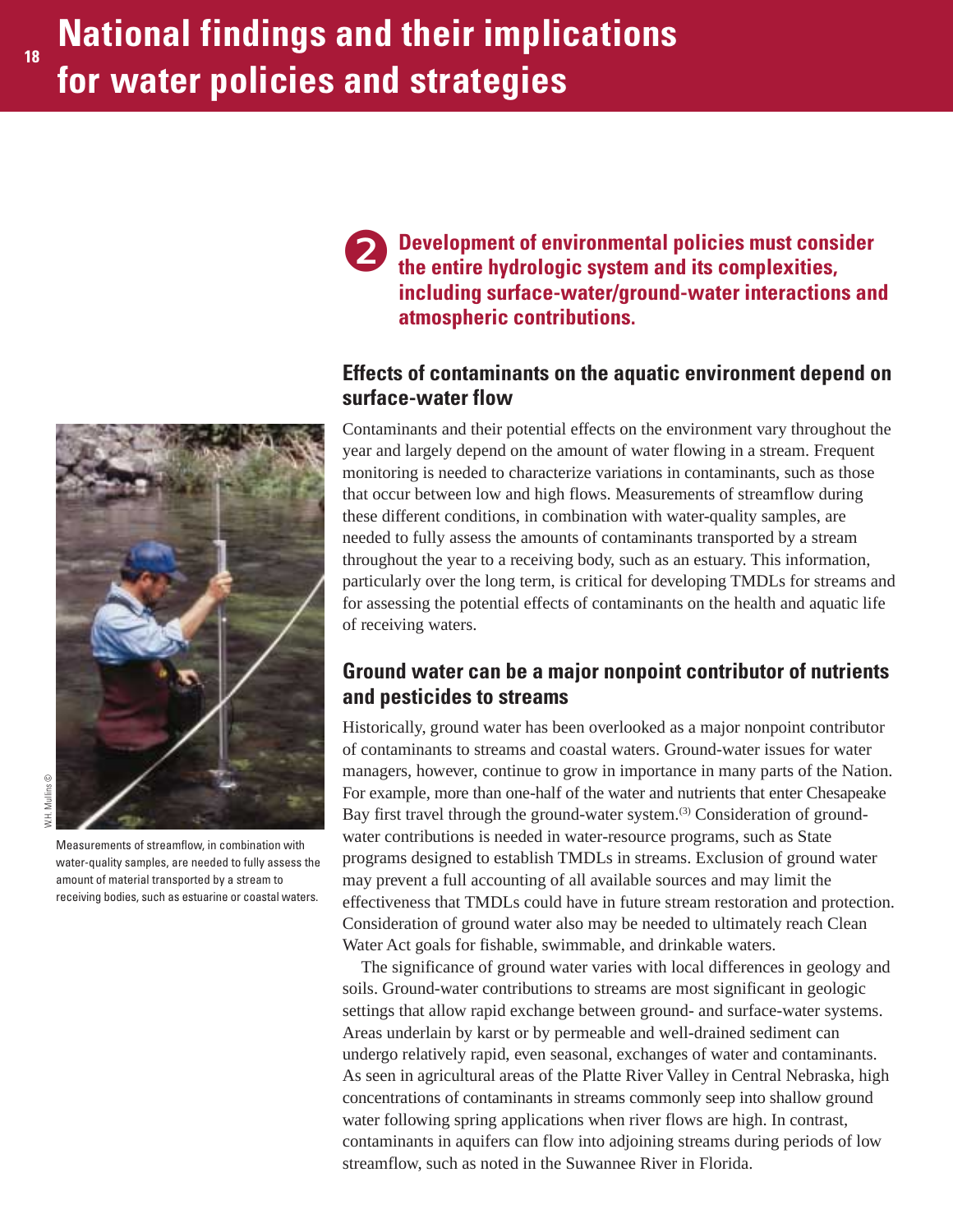In some areas, concentrations of contaminants may decrease as water is exchanged between streams and aquifers. For example, nitrate concentrations in about one-half of wells sampled near the South Platte River in Colorado exceeded the drinking-water standard. Ground water contributes a substantial amount of flow to the river in this area, but concentrations in the river were much lower than in the ground water because bacteria removed the nitrate as the ground water passed through the organic-rich streambed sediment.



During low-flow conditions, when inflow to a 33-mile reach of the Suwannee River, Florida, is entirely from springs and other ground water, the daily load of nitrate transported in this reach nearly doubled.

### **Atmospheric contributions can be significant, too**

The atmosphere can be a major source of nitrogen and pesticides. More than 3 million tons of nitrogen are deposited in the United States each year from the atmosphere, derived either naturally from chemical reactions or from the combustion of fossil fuels, such as coal and gasoline. The highest contributions of nitrogen from the atmosphere occur in a broad band from the Upper Midwest through the Northeast. Recent studies have shown that as much as 25 percent of the nitrogen entering Chesapeake Bay comes from the atmosphere.<sup>(4)</sup>

Nearly every pesticide that has been investigated has been detected in air, rain, snow, or fog throughout the country at different times of year. Annual average concentrations in air and rain are generally low, although elevated concentrations can occur during periods of high use, usually in spring and summer months. Several instances have been recorded in which concentrations in rain have exceeded drinking-water standards for atrazine, alachlor, and 2.4-D.<sup>(5)</sup> Atmospheric contributions are most likely to affect stream quality during periods when direct precipitation and surface runoff are the major sources of streamflow.

The atmosphere is an important part of the hydrologic cycle that can transport nutrients and pesticides from their point of application and deposit them outside the area or basin of interest. Consideration of atmospheric contributions is critical for effective management of water resources. Because atmospheric transport can cross State boundaries, full implementation of watershed-management strategies may require State and (or) regional involvement.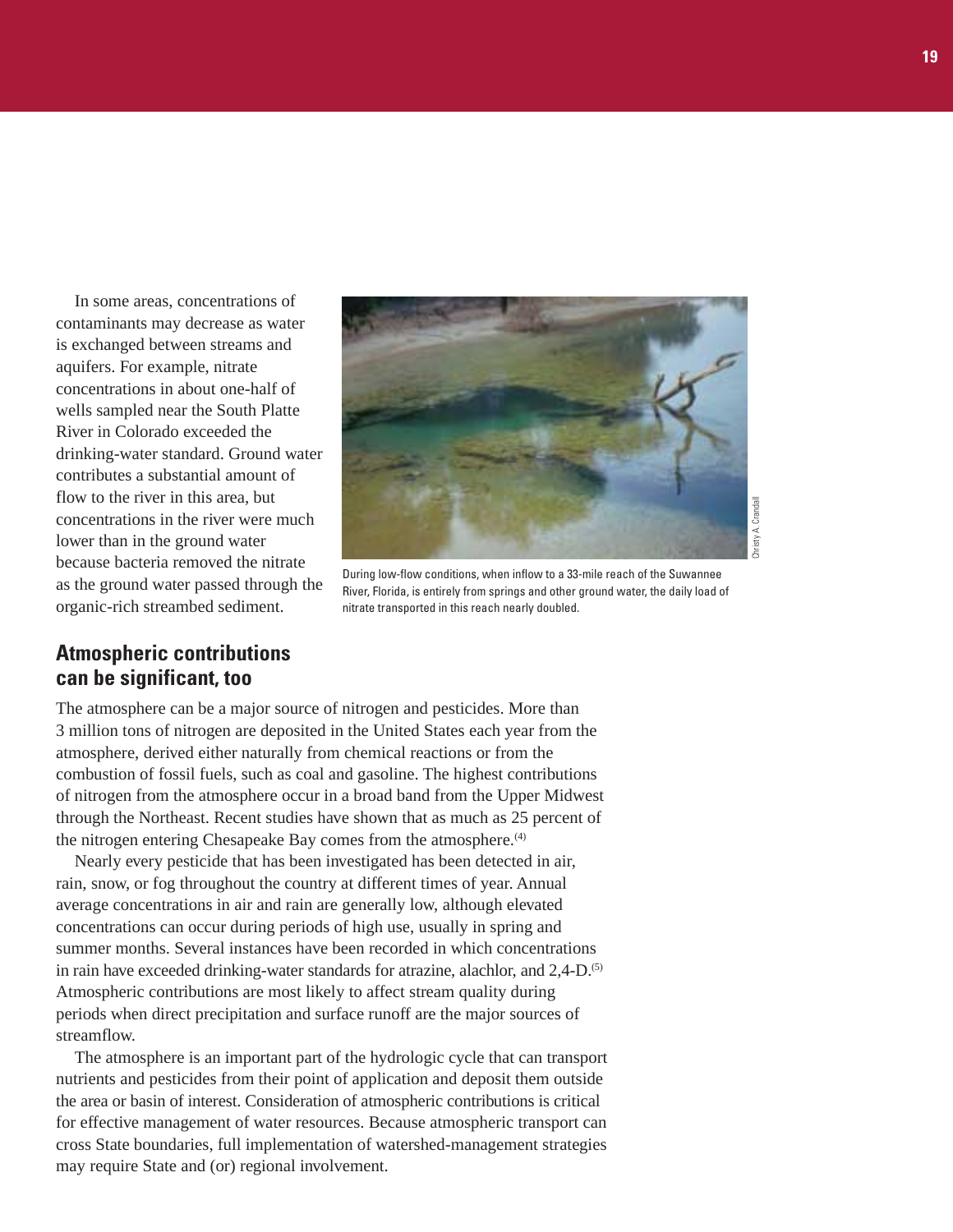❸

**Water-quality standards, guidelines, and monitoring programs should reflect environmental conditions, including seasonal variations and contaminant mixtures.**

### **Pesticide breakdown products and contaminant mixtures present new challenges for understanding health and environmental effects of pesticides**

Pesticides break down to other compounds over time in the natural environment. Little is known about the occurrence of breakdown products, or their possible health and environmental effects. Frequent detections of some breakdown products, however, indicate the need for their consideration in the development of water-quality standards and monitoring strategies. For example, the herbicide atrazine commonly breaks down to DEA (deethylatrazine) and other products, both in streams and ground water; atrazine and DEA were detected together in more than 25 percent of ground-water samples in the first 20 Study Units. Water samples without detectable parent compounds, seemingly indicating no contamination, may merely reflect chemical transformations to other compounds. In fact, studies have shown that the parent compounds metolachlor, dacthal, alachlor, and cyanazine are often less commonly found in ground-water samples than their breakdown products. $(6,34)$ 

Mixtures of contaminants also require special consideration in assessing possible health and environmental effects, and thus in developing and improving water-quality standards. More than one-half of all stream samples contained five or more pesticides, and nearly one-quarter of ground-water samples contained two or more. These mixtures of pesticide parent compounds also occur with breakdown products and other contaminants, such as nitrate. Continued research is needed to help reduce the current uncertainty in estimating risks from commonly occurring mixtures. As improved information is accumulated, the occurrence of contaminant mixtures should be considered when developing water-quality standards and monitoring requirements.

### **Some widely detected pesticides are not recognized in drinking-water monitoring requirements**

New pesticides are introduced each year. It is often difficult to predict their behavior in the environment from laboratory experiments and to establish the appropriate level of monitoring needed to measure their occurrence. Designing appropriate monitoring programs for pesticides will, therefore, continue to be a dynamic process, continually evolving as new information is collected.

As an example, several pesticides that currently are not recognized on the USEPA Contaminant Candidate List were detected frequently in the first 20



The New York State Department of Environmental Conservation is applying NAWQA pesticide information and monitoring protocols in its statewide pesticide monitoring. The NAWQA data represent a broader array of analyses and lower detection limits than data previously available. The collaborative effort was sparked by public concerns over pesticides in New York State waters and their possible relation to the incidence of breast cancer.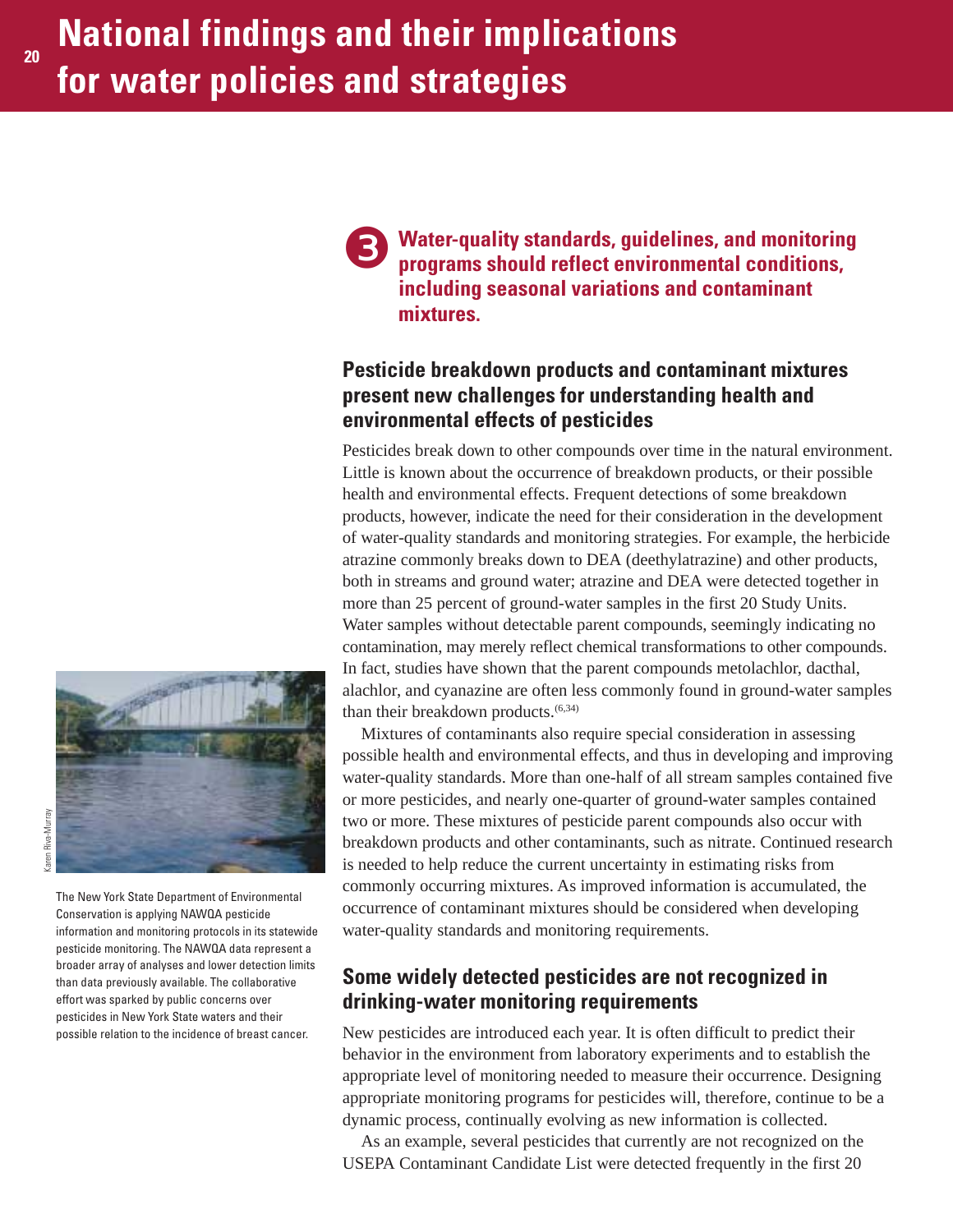Study Units. The USEPA is working with the USGS to target several of these pesticides for occurrence monitoring and guidance, including health advisories, as required by the Safe Drinking Water Act. Pesticides that were commonly detected in NAWQA analyses in the first 20 Study Units but that are not currently on the contaminant list are the herbicides 2,4-D and tebuthiuron and the insecticides carbaryl, malathion, and chlorpyrifos. Although not as frequently detected in the first 20 Study Units, the herbicide acetochlor, a probable human carcinogen approved for use in 1994, also is not on the list.

### **Seasonal patterns dictate the timing of high concentrations in drinking-water supplies and aquatic habitats**

The vulnerability to contamination of streams and ground water can differ seasonally. Increased monitoring and special management of water-supply sources may be needed during high-flow conditions and periods of agricultural chemical applications. The temporary use of ground-water sources of supply if they have been developed and are available—might be considered as an alternative to surface-water sources to decrease the potential for not meeting drinking-water standards or aquatic-life criteria during such periods.

Concentrations of nutrients and some pesticides in streams draining agricultural areas commonly are higher during spring and summer months than during the rest of the year. Chemicals generally are transported shortly after application during high-flow conditions that result from spring rains, snowmelt, and (or) irrigation. Heavy irrigation runoff, which commonly carries high concentrations of nutrients and pesticides, is of special concern in the western part of the Nation (such as in the Trinity River Basin, San Joaquin-Tulare Basins, Rio Grande Valley, and Central Columbia Plateau) because such runoff can account for the majority of streamflow.

In other parts of the Nation, patterns can be different. For example, concentrations of diazinon in streams in the San Joaquin-Tulare Basins are high during winter because of high rainfall and use of dormant sprays on orchards. Differences in patterns also result from local water-management practices, including the timing of reservoir storage and water use. Seasonal patterns must be characterized and understood for each watershed because they dictate the timing of the highest concentrations in drinking-water supplies and aquatic habitats.



Surface runoff in agricultural areas can carry eroded sediment and attached chemicals, such as DDT, to streams during periods of heavy irrigation and (or) precipitation.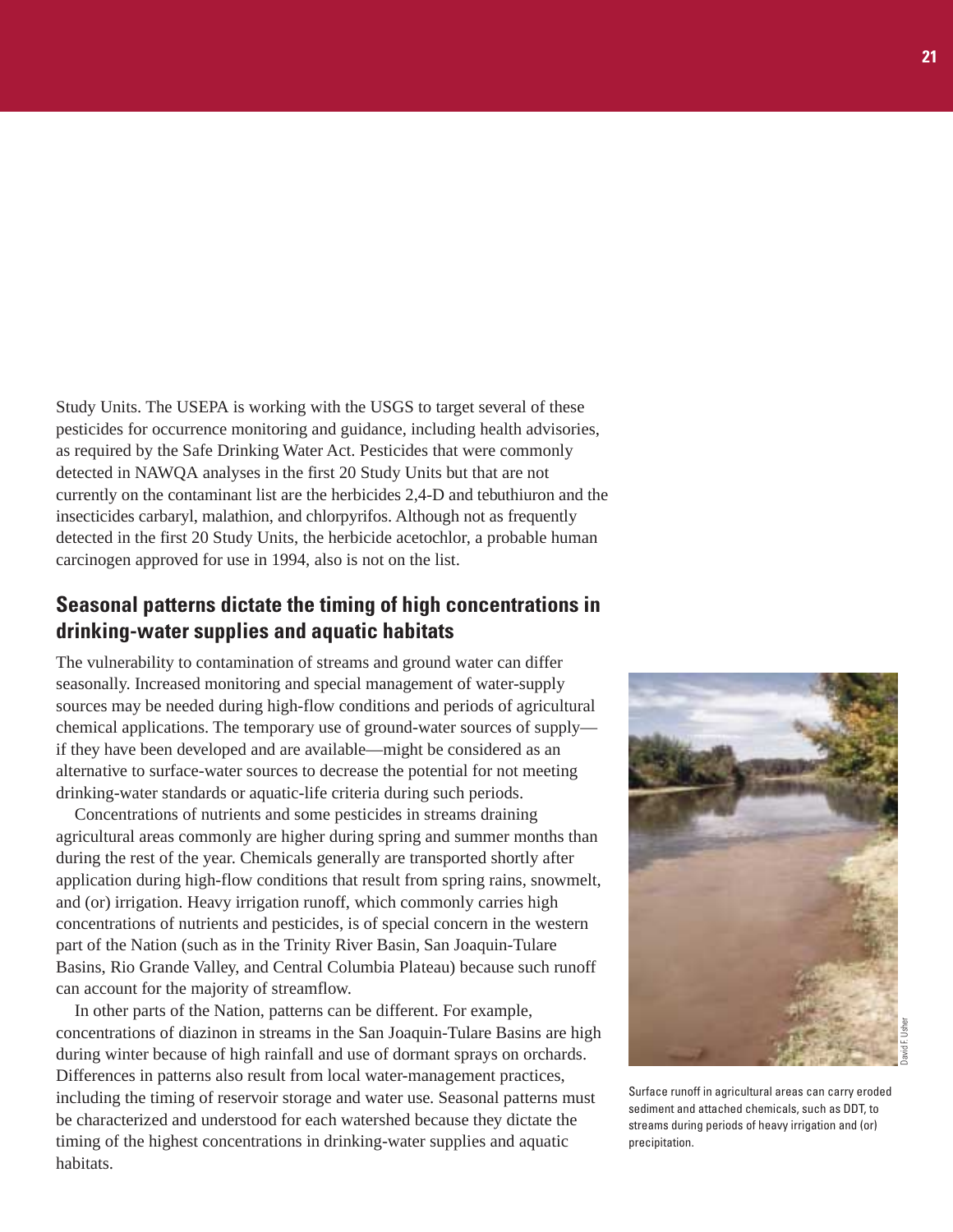### **Monitoring during storms is needed to track peak inputs of contaminants to streams**

Excessive amounts of contaminants can enter streams during storms and can have overriding effects on the quality of streams and the respective receiving bodies, such as estuarine or coastal waters. High flows in the Susquehanna, Potomac, and James Rivers during January 1996, for example, carried nearly one-half of the phosphorus and one-quarter of the nitrogen that typically is transported to the Chesapeake Bay in an average year.<sup> $(7)$ </sup> Fortunately, this flood occurred in winter, a time when grasses and many living organisms were dormant and when farmland, rich in nutrients, was frozen. Effects, such as increased algal growth and low levels of dissolved oxygen from subsequent algal decay, could have been much greater if the flood had occurred in spring or summer. Without monitoring information during major hydrologic events, a full accounting of nutrients and pesticides transported by streams is incomplete, and a full understanding of the effects of these contaminants on the health and living resources of receiving waters, such as the Chesapeake Bay, is restricted.



Major events affecting streams used for drinking-water purposes may require intensified monitoring during peak fertilizer- and pesticide-application periods. As an example, the Potomac River at Washington, D.C., carried an estimated 3,300 pounds of the herbicide atrazine and 3.3 million pounds of nitrogen in 5 days during a flood in June 1996. On two consecutive days following the storm, atrazine was measured at concentrations greater than the drinking-water standard of 3 micrograms per liter.

### **Considerations in monitoring the effectiveness of conservation buffers**

Conservation buffers are small areas or strips of vegetation designed to mitigate the movement of sediment, nutrients, and pesticides within and from farm fields. They are supported by the U.S. Department of Agriculture (USDA) Farm Bill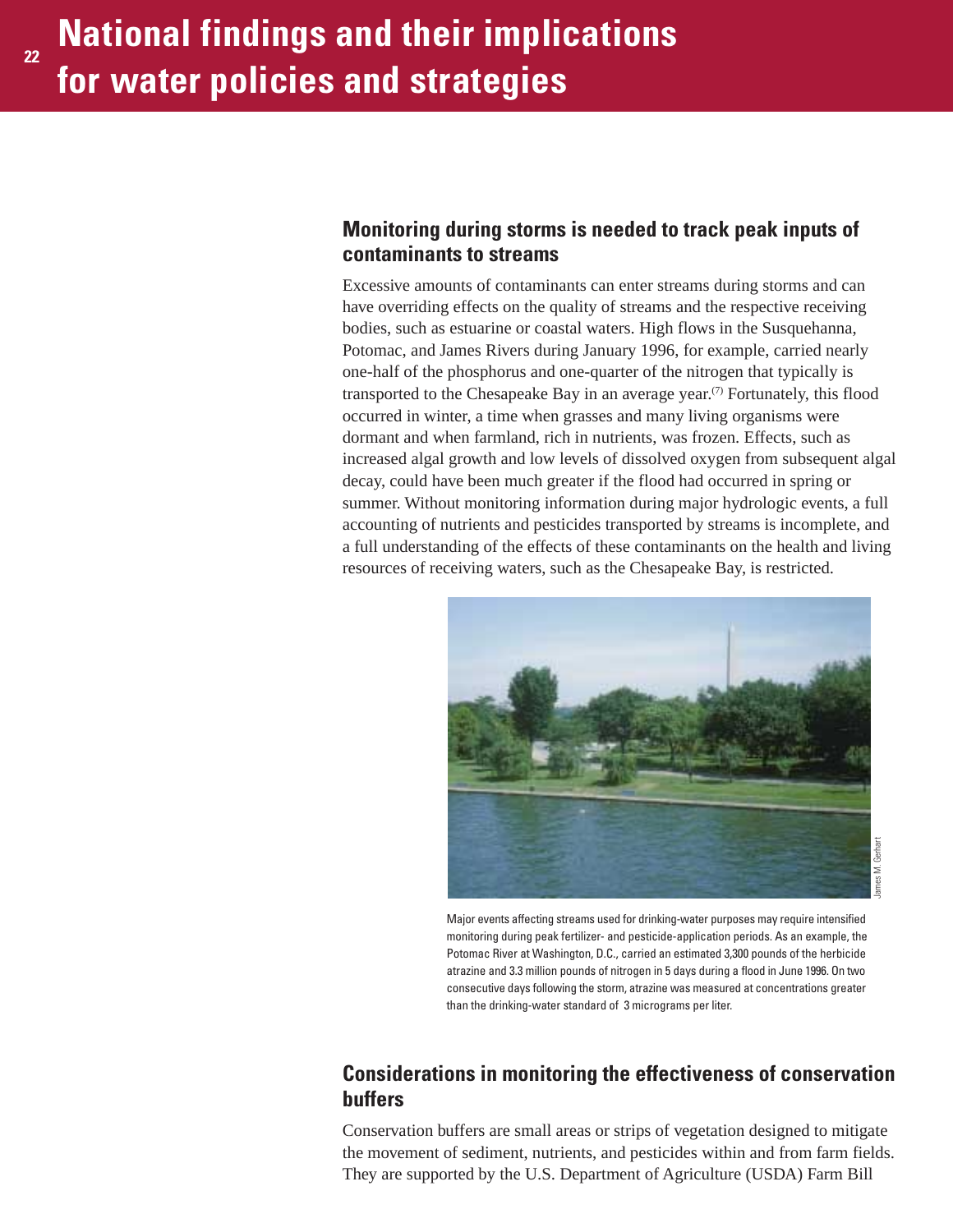and many conservation programs, such as the Conservation Reserve Program, Environmental Quality Incentives Program, and the Stewardship Incentives Program. The USDA goal is to help landowners install 2 million miles of conservation buffers by the year 2002.<sup>(8)</sup>

There are two considerations in monitoring the effectiveness of conservation buffers. The first consideration relates to tracking ground-water quality. In some areas, slowing the transport of runoff to streams by use of conservation buffers can increase infiltration of water and contaminants into the ground. As shown by the USGS in the Delmarva Peninsula, a pilot NAWQA study initiated in the mid-1980s, the transport and fate of these contaminants in the ground is variable, depending on soil and aquifer composition, topography, and rates and pathways of ground-water flow.<sup>(9)</sup> Monitoring of groundwater quality might, therefore, be beneficial to fully assess potential effects of conservation strategies.

The second consideration relates to time of year and its implications on tracking stream quality. The effectiveness of conservation buffers on stream quality is likely to be most evident when streamflow is dominated by runoff from rainfall, snowmelt, and (or) irrigation following chemical applications. Their effectiveness is likely to be less evident during low-flow conditions, when most of the streamflow is from ground-water discharge.

### **Long-term monitoring may be needed to evaluate the effectiveness of cropmanagement practices**

Long-term monitoring may be needed to evaluate the effectiveness of some environmental control strategies, such as crop-management practices, because of the slow rate of ground-water flow and the time lag between adoption of practices and improvement of water quality. As demonstrated in the San Joaquin-Tulare Basins, shallow ground water below farmland will improve first, sometimes in several years or less. Decades may pass, however, before water quality improves in deeper aquifers.

A time lag between adoption of crop-management practices and improvement of water quality also can occur for streams. Because ground water containing elevated concentrations of nutrients and pesticides can discharge to surface water, enhancement of stream quality also could lag changes in agricultural practices by years or decades.



Vegetation along waterways can help slow surface runoff and movement of nutrients, pesticides, and sediment within and from farm fields and can improve stream quality.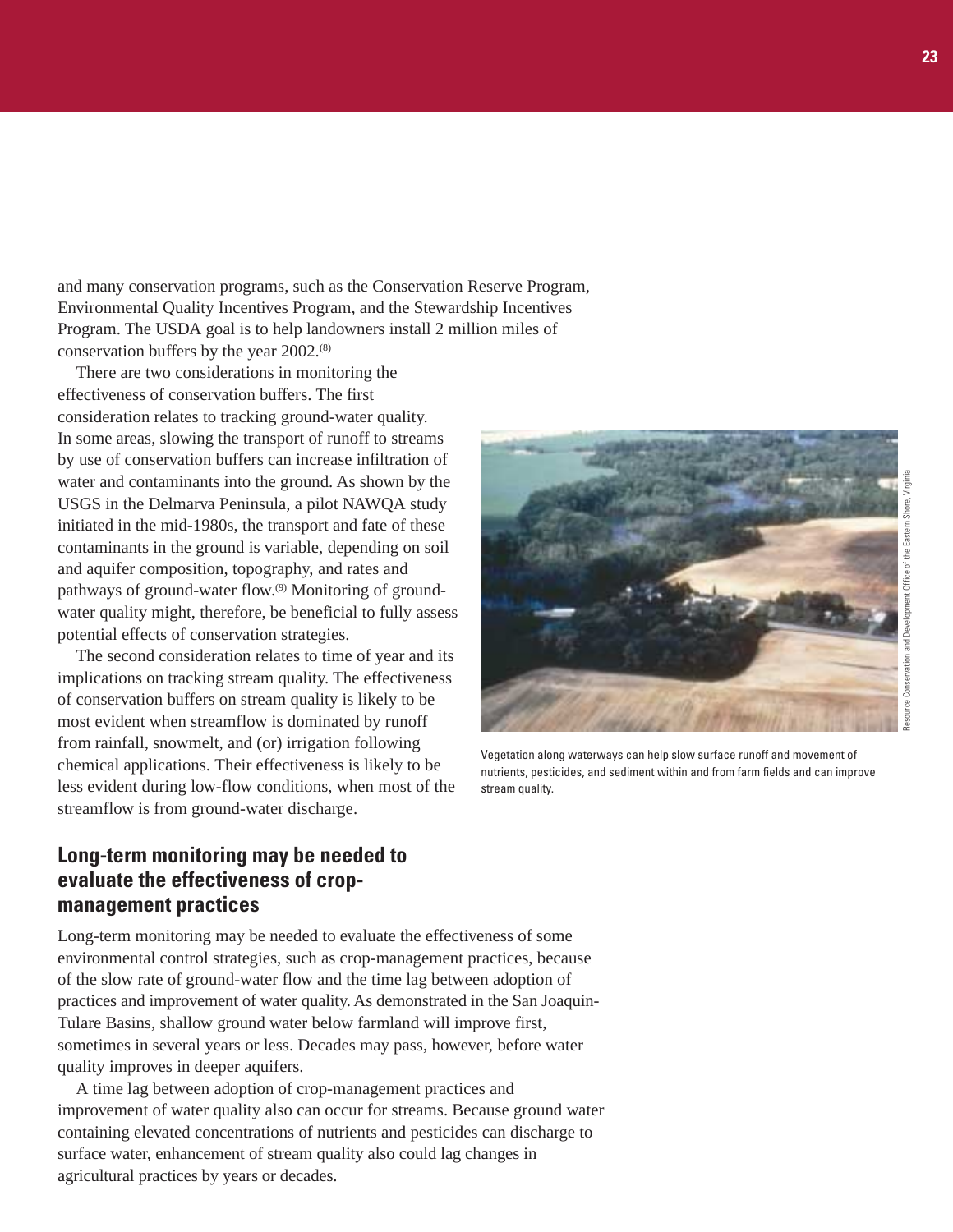### **Consistent and systematic information is needed over the long term to measure local, regional, and national trends**

For many chemicals, it is too early to assess trends because historical data are insufficient or inconsistent. Some trends have emerged, however, from monitoring nutrients and pesticides; they show that changes in water quality over time are controlled largely by soils, geology, and other natural features, and by changes in chemical use and management practices. For example, concentrations of phosphorus and ammonia have decreased in rivers downstream from wastewater treatment plants since the 1970s because of improved treatment technology. Concentrations of organochlorine insecticides have been reduced in sediment and fish since restrictions on production and distribution of these pesticides in the 1970s and 1980s.

Changes in concentrations of modern, short-lived pesticides follow changes in use and tend to be focused in specific regions and land-use areas. For example, increases in acetochlor and decreases in alachlor are evident in some streams in the Upper Midwest, where acetochlor began replacing alachlor for control of weeds in corn and soybeans in 1994. The changes in use are reflected in stream quality relatively quickly, generally within 1 to 2 years.

In contrast, ground-water quality responds more slowly to changes in chemical use or adoption of land-management practices, typically lagging by several years and even decades. Local variations in natural features, such as soil types and amounts of recharge, can result in variable rates of ground-water flow, which thereby affect long-term responses to land-management practices. For example, concentrations of nitrate decreased significantly (from about 18 milligrams per liter in the mid-1980s to less than 2 milligrams per liter in the mid-1990s) in ground water underlying parts of the Central Platte Natural Resources District, Nebraska, after implementation of fertilizer management strategies. Yet, despite implementation of the strategies, the response has been delayed in other parts of the District because of differences in local features controlling ground-water flow. Specifically, concentrations of nitrate remained greater than two times the USEPA drinking-water standard in nearly one-fourth of wells in one area sampled by the District in the mid-1990s.

Systematic and consistent monitoring over the long term is essential at local, State, and national levels. Such monitoring will help water managers and policy makers to evaluate how well local and regional environmental controls are working and to choose the most cost-effective resource strategies for the future.



Progress in water-quality improvement, especially in ground water, may not be evident for years after farmers change their land-management practices

because of slow ground-water movement.